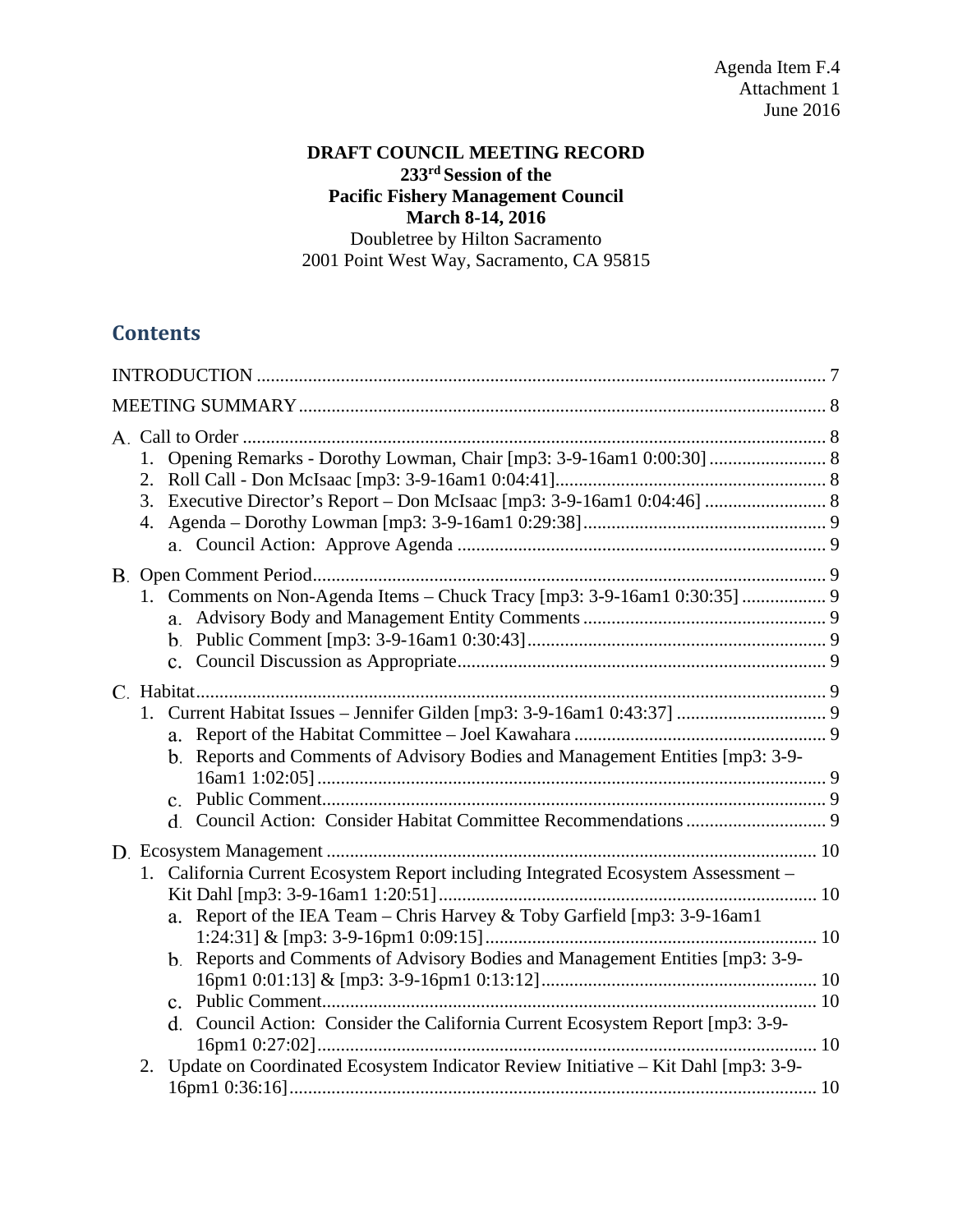|    |    | a. Reports and Comments of Advisory Bodies and Management Entities [mp3: 3-9-                |
|----|----|----------------------------------------------------------------------------------------------|
|    |    |                                                                                              |
|    |    |                                                                                              |
|    |    | c. Council Action: Consider Issues Relevant to the Coordinated Ecosystem                     |
|    |    | Indicator Review Initiative and Provide Guidance on Future Process and                       |
|    |    |                                                                                              |
|    |    | 1. National Marine Fisheries Service Report - Mike Burner [mp3: 3-9-16pm2 0:00:06]  11       |
|    |    |                                                                                              |
|    |    | b. Fisheries Science Center Activities - Pete Lawson [mp3: 3-9-16pm2 0:22:37] 11             |
|    |    | $\mathbf{c}$ .                                                                               |
|    |    |                                                                                              |
|    |    |                                                                                              |
|    | 2. | Review of 2015 Fisheries and Summary of 2016 Stock Abundance Forecasts - Mike                |
|    |    |                                                                                              |
|    |    | a. Reports and Comments of Advisory Bodies and Management Entities [mp3: 3-                  |
|    |    |                                                                                              |
|    |    |                                                                                              |
|    |    | c. Council Action – Review and Discuss Relevant Fishery Information, Act on                  |
|    |    | Relevant Conservation Objectives or Status Determinations, and Adopt 2016                    |
|    |    | Abundance Forecasts and Annual Catch Limits as Necessary [mp3: 3-10-16am1                    |
|    |    |                                                                                              |
|    | 3. | Chinook Fishery Regulation Assessment Model (FRAM) Co-manager Update -                       |
|    |    |                                                                                              |
|    |    | a. Reports and Comments of Advisory Bodies and Management Entities [mp3: 3-                  |
|    |    |                                                                                              |
|    |    |                                                                                              |
|    |    | c. Council Action - Consider Revisions to Chinook FRAM Methodology for                       |
|    |    |                                                                                              |
| 4. |    | Identification of Management Objectives and Preliminary Definition of 2016 Salmon            |
|    |    | Management Alternatives Including Test Fishery Alternatives - Mike Burner [mp3:              |
|    |    |                                                                                              |
|    |    | a. Report of the Pacific Salmon Commission - Bob Turner [mp3: 3-10-16am2]                    |
|    |    |                                                                                              |
|    |    | b. Reports and Comments of Advisory Bodies and Management Entities [mp3: 3-                  |
|    |    |                                                                                              |
|    |    |                                                                                              |
|    |    | d. Council Action: Adopt Council Recommendations for Initial Management                      |
|    |    | Measure and Test Fishing Alternatives for Salmon Technical Team Collation and                |
|    |    | 5. Council Recommendations for 2016 Management Alternative Analysis - Mike                   |
|    |    |                                                                                              |
|    |    | Reports and Comments of Advisory Bodies and Management Entities 14<br>a.                     |
|    |    | b.                                                                                           |
|    |    | Council Action: Direction to the Salmon Technical Team and Salmon Advisory<br>$\mathbf{c}$ . |
|    |    | Subpanel on Alternative Development and Analysis [mp3: 3-11-16pm2 0:14:48]  15               |
|    |    |                                                                                              |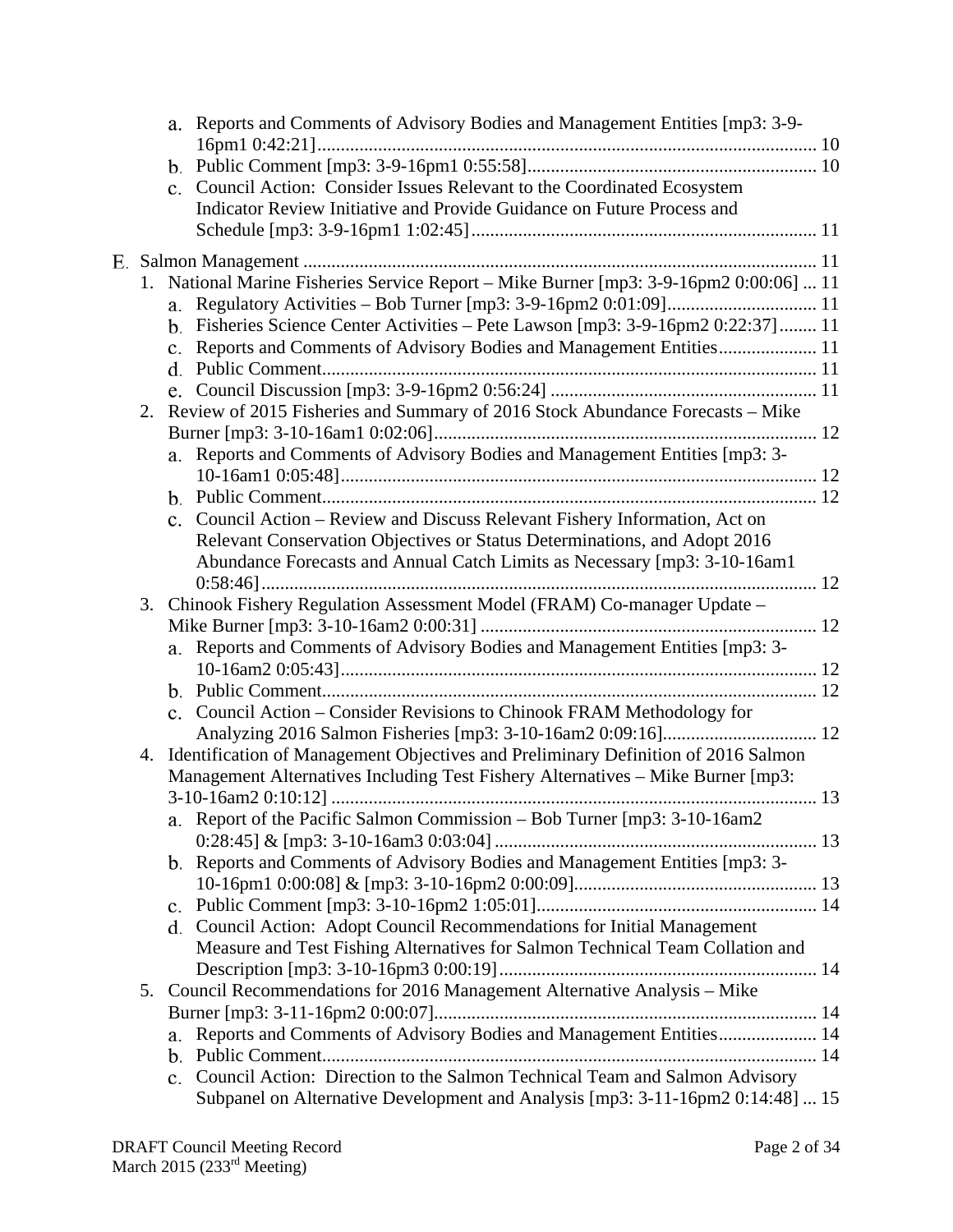| 6. Further Council Direction for 2016 Management Alternative – Mike Burner [mp3: 3- |                                                                                      |  |
|-------------------------------------------------------------------------------------|--------------------------------------------------------------------------------------|--|
|                                                                                     | a. Reports and Comments of Advisory Bodies and Management Entities [mp3: 3-          |  |
|                                                                                     |                                                                                      |  |
|                                                                                     |                                                                                      |  |
|                                                                                     | c. Council Action: Further Guidance and Direction as Necessary [mp3: 3-12-           |  |
|                                                                                     |                                                                                      |  |
| 7.                                                                                  | Adoption of 2016 Management Alternatives for Public Review – Mike Burner [mp3:       |  |
|                                                                                     |                                                                                      |  |
|                                                                                     | a. Reports and Comments of Advisory Bodies and Management Entities [mp3: 3-          |  |
|                                                                                     |                                                                                      |  |
|                                                                                     | c. Council Action: Adopt Management Alternatives for Public Review [mp3: 3-13-       |  |
|                                                                                     |                                                                                      |  |
| 8.                                                                                  |                                                                                      |  |
|                                                                                     |                                                                                      |  |
| 9.                                                                                  | Sacramento River Winter Chinook Control Rule Update - Mike Burner [mp3: 3-13-        |  |
|                                                                                     |                                                                                      |  |
|                                                                                     | a. Report of the Sacramento River Winter Chinook Workgroup – Mike O'Farrell          |  |
|                                                                                     |                                                                                      |  |
|                                                                                     | b. Reports and Comments of Advisory Bodies and Management Entities 18                |  |
|                                                                                     |                                                                                      |  |
|                                                                                     | d. Council Action: Direction to the Sacramento River Winter Chinook Workgroup        |  |
|                                                                                     | on Development and Analysis of Control Rule Options [mp3: 3-13-16pm1                 |  |
|                                                                                     |                                                                                      |  |
|                                                                                     |                                                                                      |  |
|                                                                                     | 1. National Marine Fisheries Service Report - Kit Dahl [mp3: 3-11-16am1 0:02:28]  18 |  |
|                                                                                     |                                                                                      |  |
|                                                                                     | b. Science Center Activities – Cisco Werner and Gerard DiNardo $[mp3:3-11]$          |  |
| Reports and Comments of Advisory Bodies and Management Entities 18                  |                                                                                      |  |
|                                                                                     |                                                                                      |  |
|                                                                                     |                                                                                      |  |
| Report on Ongoing Exempted Fishing Permits (EFP) - Kit Dahl [mp3: 3-11-16am1<br>2.  |                                                                                      |  |
|                                                                                     |                                                                                      |  |
|                                                                                     |                                                                                      |  |
| b. Reports and Comments of Advisory Bodies and Management Entities [mp3: 3-         |                                                                                      |  |
|                                                                                     |                                                                                      |  |
|                                                                                     |                                                                                      |  |
|                                                                                     | d. Council Action: Consider Current Status of Exempted Fishing Permits in West       |  |
|                                                                                     | Coast Highly Migratory Species Fisheries, Make Recommendations on Issuance           |  |
|                                                                                     | or Extensions, Comment on Letter of Acknowledgement for Gear Research                |  |
|                                                                                     | 3. Deep-Set Buoy Gear Amendment Scoping - Kit Dahl [mp3: 3-11-16am2 0:40:25] 19      |  |
|                                                                                     | a. Reports and Comments of Advisory Bodies and Management Entities [mp3: 3-          |  |
|                                                                                     |                                                                                      |  |
|                                                                                     |                                                                                      |  |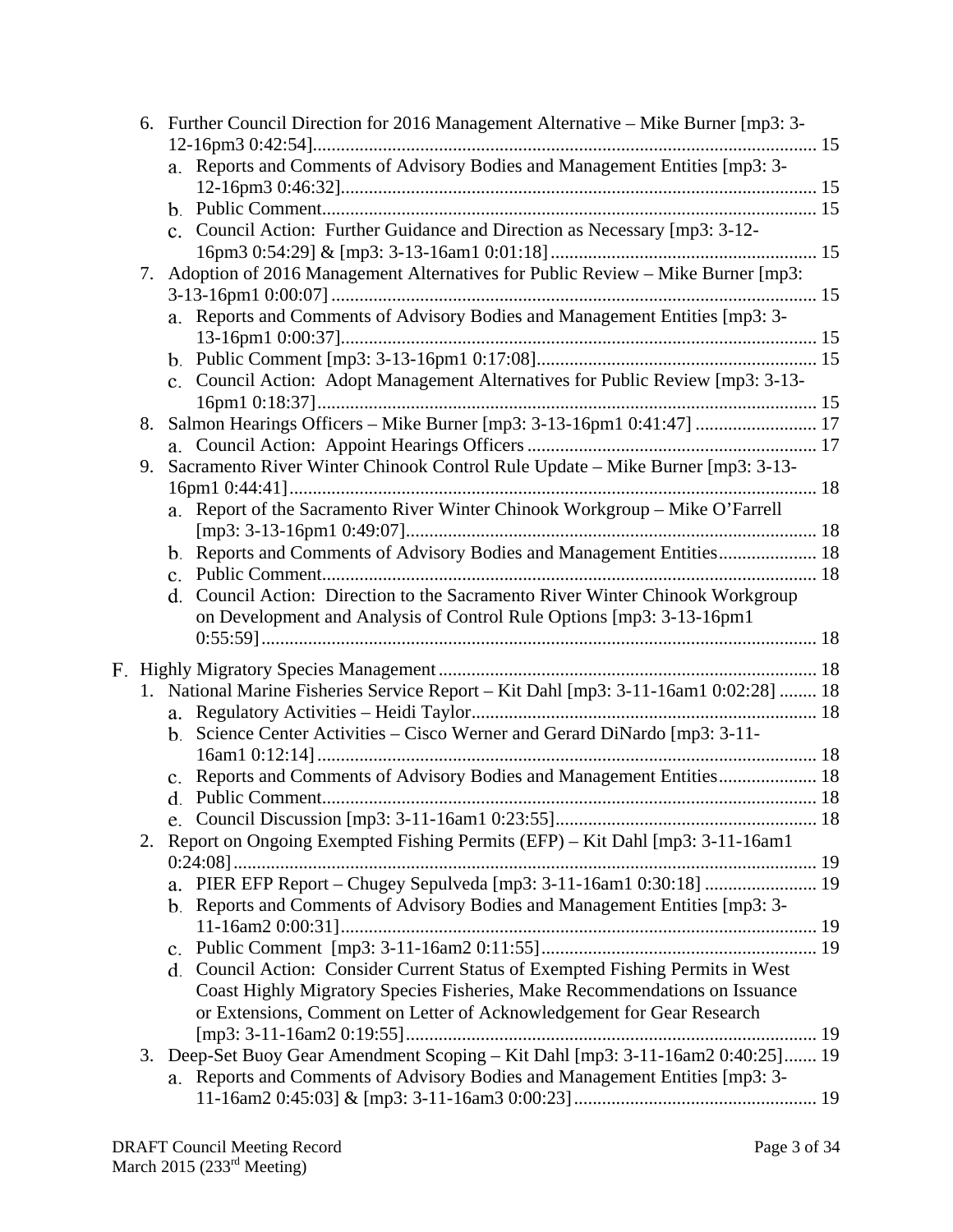|    | b. Public Comment [mp3: 3-11-16am3 0:18:49] & [mp3: 3-11-16pm1 0:0:13] 20<br>c. Council Action: Consider Issues to be addressed in a Fishery Management Plan<br>Amendment to Authorize Deep-Set Buoy Gear in West Coast Highly Migratory |  |
|----|------------------------------------------------------------------------------------------------------------------------------------------------------------------------------------------------------------------------------------------|--|
|    |                                                                                                                                                                                                                                          |  |
|    | 4. Recommendations for International Management Activities Including U.S. - Canada                                                                                                                                                       |  |
|    | Albacore Treaty Area Fishery Update - Kit Dahl [mp3: 3-12-16am1 0:03:18] 21                                                                                                                                                              |  |
|    | a. Report on the WCPFC Meeting – Dorothy Lowman [mp3: 3-12-16am1 0:12:16] 22                                                                                                                                                             |  |
|    | b. Report of the National Marine Fisheries Service – Heidi Taylor [mp3: 3-12-                                                                                                                                                            |  |
|    | c. Reports and Comments of Advisory Bodies and Management Entities [mp3: 3-                                                                                                                                                              |  |
|    |                                                                                                                                                                                                                                          |  |
|    |                                                                                                                                                                                                                                          |  |
|    | e. Council Action: Consider Reports on International Activities Including the 2015                                                                                                                                                       |  |
|    | U.S. – Canada Albacore Fishery and Recommendations for the $90th$ Inter-                                                                                                                                                                 |  |
|    | American Tropical Tuna Commission Meeting [mp3: 3-12-16am2 0:00:10] 22                                                                                                                                                                   |  |
|    |                                                                                                                                                                                                                                          |  |
|    | 1. National Marine Fisheries Service Report - Kelly Ames [mp3: 3-12-16am3 0:00:24] 23                                                                                                                                                    |  |
|    |                                                                                                                                                                                                                                          |  |
|    | b. Fisheries Science Center Activities - Michelle McClure and John Stein [mp3: 3-                                                                                                                                                        |  |
|    |                                                                                                                                                                                                                                          |  |
|    | c. Reports and Comments of Advisory Bodies and Management Entities 23                                                                                                                                                                    |  |
|    |                                                                                                                                                                                                                                          |  |
| 2. | Exempted Fishing Permit (EFP) for California Mid-Water Commercial Jig Gear for                                                                                                                                                           |  |
|    |                                                                                                                                                                                                                                          |  |
|    | a. Reports and Comments of Advisory Bodies and Management Entities [mp3: 3-                                                                                                                                                              |  |
|    |                                                                                                                                                                                                                                          |  |
|    |                                                                                                                                                                                                                                          |  |
|    | c. Council Action: Adopt Preliminary EFP for Public Review [mp3: 3-12-16pm1                                                                                                                                                              |  |
|    |                                                                                                                                                                                                                                          |  |
| 3. | Biennial Harvest Specifications and Management Measures for 2017-2018                                                                                                                                                                    |  |
|    | Groundfish Fisheries - John DeVore & Kelly Ames [mp3: 3-12-16pm2 0:04:45]  24                                                                                                                                                            |  |
|    | a. Reports and Comments of Advisory Bodies and Management Entities [mp3: 3-                                                                                                                                                              |  |
|    |                                                                                                                                                                                                                                          |  |
|    |                                                                                                                                                                                                                                          |  |
|    | 4. Consideration of Inseason Adjustments, Including Carryover - Kelly Ames [mp3: 3-                                                                                                                                                      |  |
|    |                                                                                                                                                                                                                                          |  |
|    | Reports and Comments of Advisory Bodies and Management Entities [mp3: 3-<br>a.                                                                                                                                                           |  |
|    |                                                                                                                                                                                                                                          |  |
|    |                                                                                                                                                                                                                                          |  |
|    | c. Council Action: Adopt Recommendations for Adjustments Including Carryover                                                                                                                                                             |  |
|    |                                                                                                                                                                                                                                          |  |
| 5. | Oregon Mid-Water Sport Fishery Regulations Final Action - Kelly Ames [mp3: 3-                                                                                                                                                            |  |
|    |                                                                                                                                                                                                                                          |  |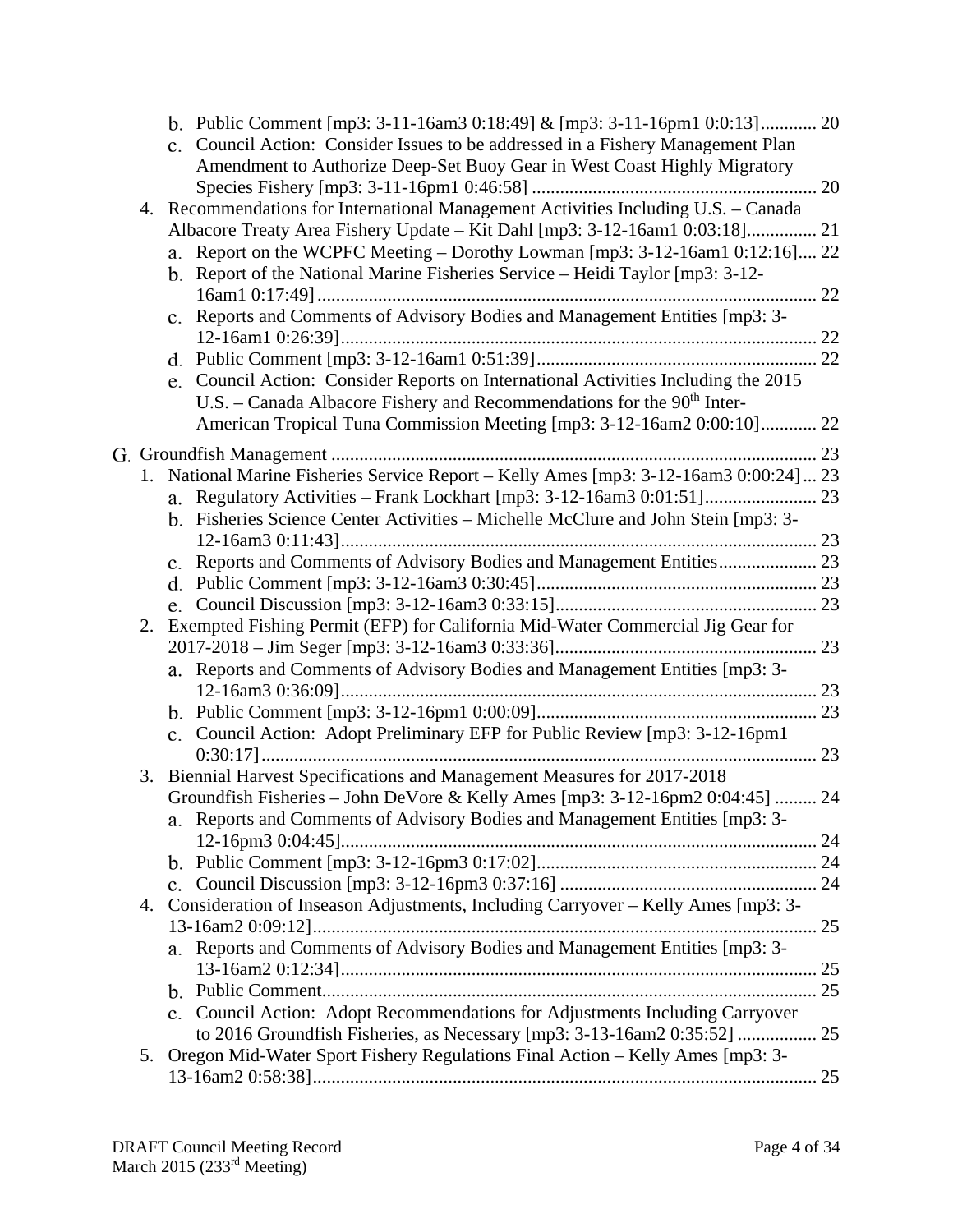|                                                                                 |                | a. Reports and Comments of Advisory Bodies and Management Entities [mp3: 3-      |    |
|---------------------------------------------------------------------------------|----------------|----------------------------------------------------------------------------------|----|
|                                                                                 |                |                                                                                  |    |
|                                                                                 |                |                                                                                  |    |
|                                                                                 |                | c. Council Action: Adopt Final Regulations for Mid-Water Sport Fishery in        |    |
|                                                                                 |                |                                                                                  |    |
| 6.                                                                              |                | Salmon Endangered Species Act (ESA) Consultation Update - Kit Dahl [mp3: 3-13-   |    |
|                                                                                 |                |                                                                                  | 26 |
|                                                                                 |                | a. Reports and Comments of Advisory Bodies and Management Entities [mp3: 3-      |    |
|                                                                                 |                |                                                                                  |    |
|                                                                                 |                |                                                                                  |    |
|                                                                                 |                | c. Council Action: Provide Guidance on Options for the Proposed Action for the   |    |
|                                                                                 |                | ESA Salmon Bycatch Consultation on the Groundfish Fishery [mp3: 3-13-16pm2       |    |
|                                                                                 |                | Electronic Monitoring Exempted Fishing Permits Update and Revisions - Brett      |    |
| 7.                                                                              |                |                                                                                  |    |
|                                                                                 |                |                                                                                  |    |
|                                                                                 |                | b. Reports and Comments of Advisory Bodies and Management Entities [mp3: 3-      |    |
|                                                                                 |                |                                                                                  |    |
|                                                                                 |                |                                                                                  |    |
|                                                                                 |                | d. Council Action: Recommend Extensions for Exempted Fishing Permits Related     |    |
|                                                                                 |                | to Electronic Monitoring in Groundfish Catch Share Fisheries [mp3: 3-14-16am1    |    |
|                                                                                 |                |                                                                                  |    |
| 8.                                                                              |                | Changes to Trawl Catch Share Program Gear Regulations - Final Action - Jim Seger |    |
|                                                                                 |                |                                                                                  |    |
|                                                                                 |                | a. Reports and Comments of Advisory Bodies and Management Entities [mp3: 3-      |    |
|                                                                                 |                |                                                                                  |    |
|                                                                                 |                |                                                                                  |    |
|                                                                                 | $\mathbf{c}$ . | Council Action: Adopt Final Preferred Alternatives for Gear Change               |    |
|                                                                                 |                | Regulations Applying to Vessels in the Trawl Catch Share Program, as             |    |
|                                                                                 |                | Appropriate, and Provide Additional Guidance as Necessary [mp3: 3-14-16pm1       |    |
|                                                                                 |                |                                                                                  |    |
|                                                                                 |                |                                                                                  |    |
|                                                                                 |                | 1. Report on the International Pacific Halibut Commission (IPHC) Meeting – Kelly |    |
|                                                                                 |                |                                                                                  |    |
|                                                                                 | a.             |                                                                                  |    |
|                                                                                 |                | b. Council IPHC Representative Report - Phil Anderson [mp3: 3-13-16am1           |    |
|                                                                                 |                |                                                                                  |    |
|                                                                                 |                | c. Reports and Comments of Advisory Bodies and Management Entities [mp3: 3-      |    |
|                                                                                 |                |                                                                                  |    |
|                                                                                 | d.             |                                                                                  |    |
|                                                                                 | e.             |                                                                                  |    |
| 2.                                                                              |                | Incidental Catch Recommendation Options for the Salmon Troll and Final           |    |
| Recommendations for the Fixed Gear Sablefish Fisheries - Kelly Ames [mp3: 3-13- |                |                                                                                  |    |
|                                                                                 |                |                                                                                  |    |
| a. Reports and Comments of Advisory Bodies and Management Entities [mp3: 3-     |                |                                                                                  |    |
|                                                                                 |                |                                                                                  |    |
|                                                                                 |                |                                                                                  |    |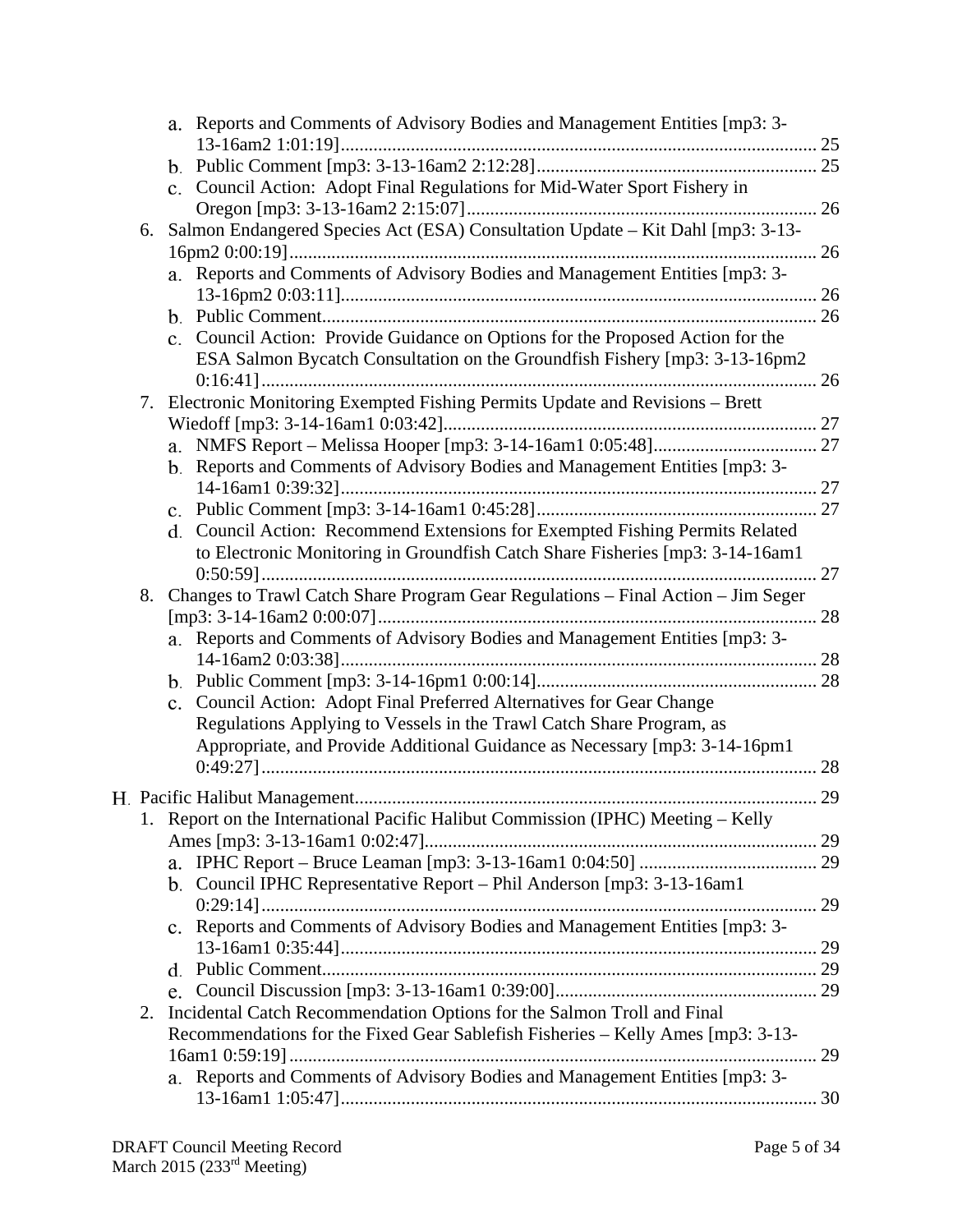|    |    | a.                                                                                                                                                                                                                                                                                                            |  |
|----|----|---------------------------------------------------------------------------------------------------------------------------------------------------------------------------------------------------------------------------------------------------------------------------------------------------------------|--|
|    |    | b. Council Action: Make Recommendations for Inseason Changes to April 2016<br>Retention Limits in the Salmon Troll Fishery, as Necessary; Adopt Public<br>Review Options for 2016 and April 2017 Salmon Troll Fishery; Adopt Final<br>Retention Limits for 2016 Fixed Gear Sablefish Fishery [mp3: 3-13-16am1 |  |
|    |    | 3. Halibut Incidental Groundfish Regulations Final Action-Kelly Ames [mp3: 3-13-                                                                                                                                                                                                                              |  |
|    |    | a. Reports and Comments of Advisory Bodies and Management Entities [mp3: 3-                                                                                                                                                                                                                                   |  |
|    |    |                                                                                                                                                                                                                                                                                                               |  |
|    |    | c. Council Action: Adopt Final Regulations for Sablefish Fishery Incidental                                                                                                                                                                                                                                   |  |
| I. |    |                                                                                                                                                                                                                                                                                                               |  |
|    | 1. | Approval of Council Meeting Record – Dorothy Lowman [mp3: 3-14-16pm2]                                                                                                                                                                                                                                         |  |
|    |    | b. Council Action: Approve Previous Council Meeting Record [mp3: 3-14-16pm2]                                                                                                                                                                                                                                  |  |
|    | 2. | Membership Appointments and Council Operating Procedure – Chuck Tracy [mp3:                                                                                                                                                                                                                                   |  |
|    |    | a. Reports and Comments of Advisory Bodies and Management Entities 32<br>c. Council Action: Consider Appointments to Council Committees and Advisory<br>Bodies; Adopt Changes to Council Operating Procedures [mp3: 3-14-16pm2                                                                                |  |
|    |    |                                                                                                                                                                                                                                                                                                               |  |
|    | 3. | Future Council Meeting Agenda and Workload Planning - Don McIsaac [mp3: 3-14-                                                                                                                                                                                                                                 |  |
|    |    | a. Reports and Comments of Advisory Bodies and Management Entities [mp3: 3-                                                                                                                                                                                                                                   |  |
|    |    | c. Council Action: Discussion and Guidance on Future Meeting Agenda and                                                                                                                                                                                                                                       |  |
|    |    |                                                                                                                                                                                                                                                                                                               |  |
|    |    |                                                                                                                                                                                                                                                                                                               |  |
|    |    |                                                                                                                                                                                                                                                                                                               |  |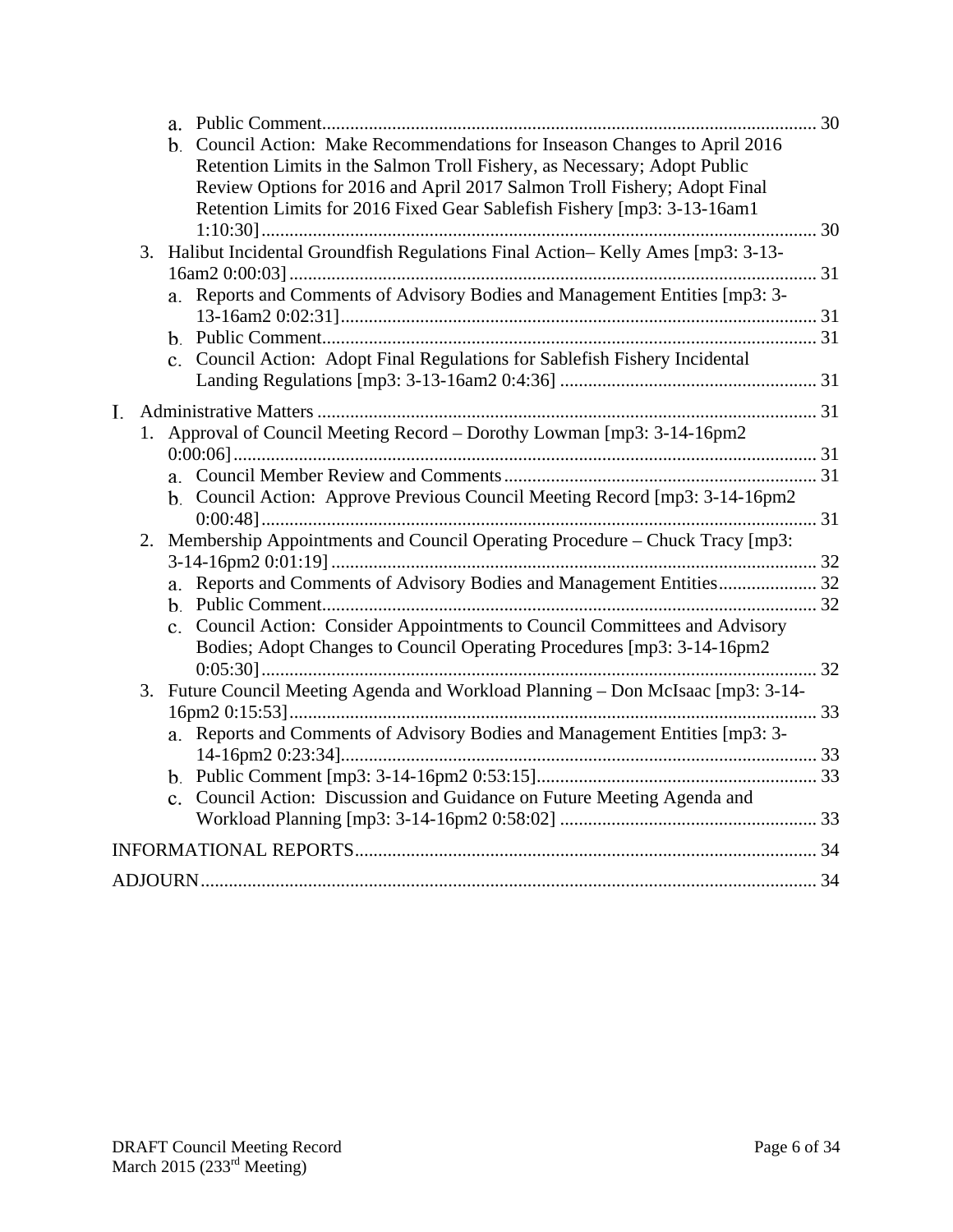# **INTRODUCTION**

This document contains or identifies the various elements, documents, and sources comprising the complete and official record of Council meeting discussions and actions. In addition to the Meeting Summary, which follows this introductory section (see #7 below), it includes information or references that serve as the functional detailed minutes for this Council meeting as required by §302(i)(2)(E) of the Magnuson-Stevens Act. The full record is maintained at the Council office, is available on the Council website (http://www.pcouncil.org/) or upon request from the Council office, and consists of the following:

- 1. **Meeting Notice and Proposed Agenda** These documents are available on the Council Website prior to and following each meeting at http://www.pcouncil.org/.
- 2. **Attendance Records** These documents are available for the Council meeting and each advisory body meeting by request from the Council office.
- 3. **All Documents, Reports, and Presentations for Council Consideration** These items include (1) all documents produced or received for the meeting briefing book, validated by a label assigned by the Council Secretariat and distributed to Council Members; (2) written public comments received at the Council meeting in accordance with agenda labeling requirements; and (3) electronic material or handout materials used in presentations to Council Members during the open session. They are available from links in the Meeting Summary of this document or at http://www.pcouncil.org/council-operations/council-meetings/pastmeetings/.
- 4. **Council Decisions Summary Document** This document is distributed shortly after each Council meeting. It provides very brief descriptions of most key Council decisions and is available at http://www.pcouncil.org/resources/archives/council-meeting-decisions/ and also provided by agenda item in the Meeting Summary of this document.
- 5. **Draft or Final Decision Documents Finalized after the Council Meeting** Documents such as Environmental Impact Statements or Environmental Assessments are available on the Council website as they are completed.
- 6. **Gavel-to-Gavel Audio Recordings** These recordings contain the testimony, presentations, discussions, and actions occurring at the meeting and are labeled by date and time (e.g., 04- 11-15am1) and have been annotated as to the time on the recording for the start of each agenda line item to help facilitate review. The recordings may be accessed from the links contained within the Meeting Summary of this document or at http://www.pcouncil.org/counciloperations/council-meetings/past-meetings/.
- 7. **Meeting Summary** (immediately follows this section) The Meeting Summary lists, in agenda item order, the briefing book documents, reports, presentations, and Council motions and actions, including a brief summary from the Council Decisions Summary Document for each agenda item. It constitutes the meeting record formally approved by the Council. The agenda heading for each agenda item, and most listed documents, serve as internet links to the actual briefing book documents. Internet links in brackets (e.g.,[mp3: 11-11-14pm1 @01:21:15]) refer to the audio recording and elapsed time on the recording at which the agenda item was initiated. Links to the audio recordings are annotated by agenda item and may also be accessed at http://www.pcouncil.org/council-operations/council-meetings/past-meetings/.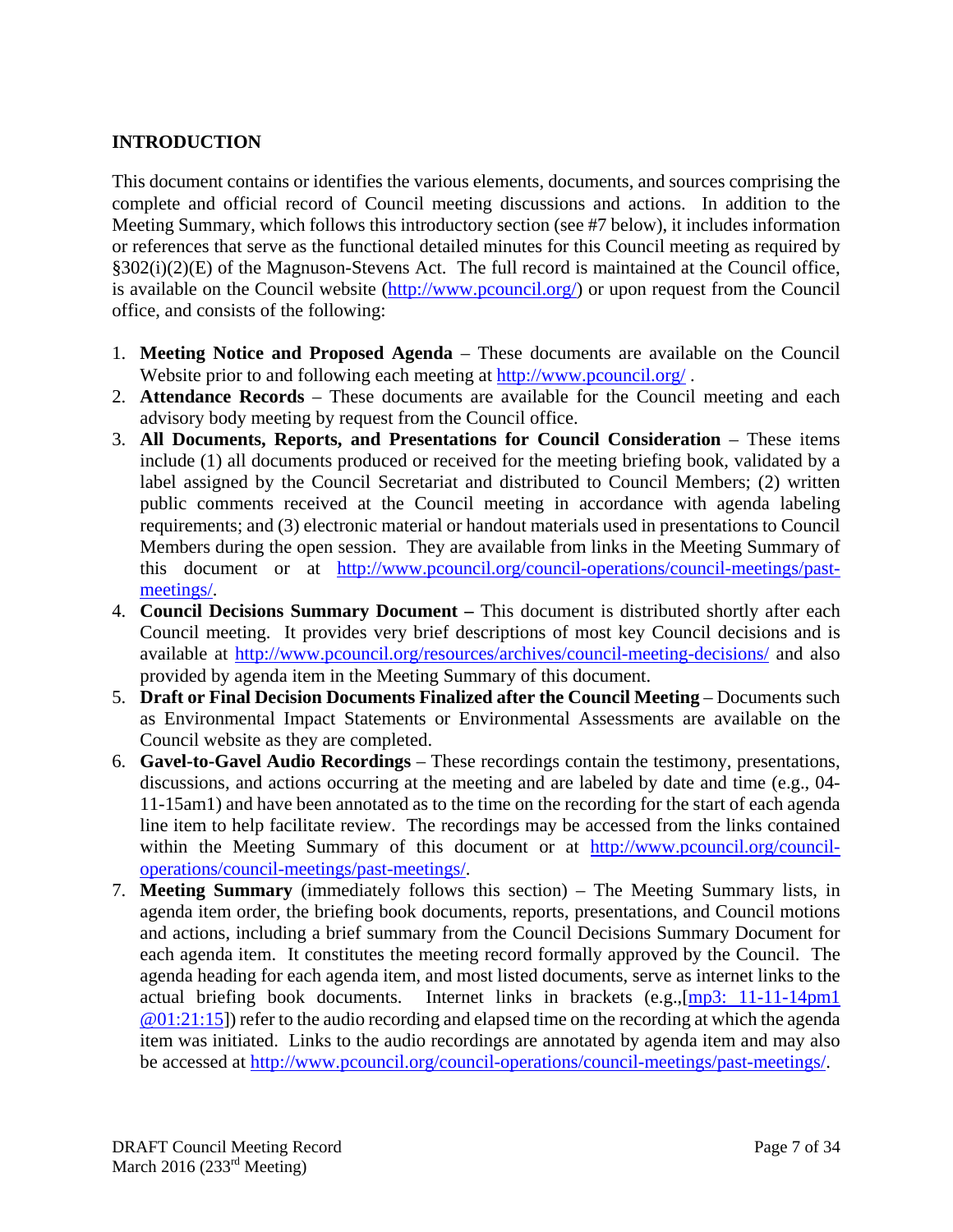#### **MEETING SUMMARY**

#### **Call to Order**

#### **1. Opening Remarks - Dorothy Lowman, Chair [mp3: 3-9-16am1 0:00:30]**

Ms. Dorothy Lowman, Council Chair, called the 233<sup>rd</sup> meeting of the Pacific Fishery Management Council (Council) to order at 9:55 a.m. on March 9, 2016. A closed session was held before this open session to discuss litigation and personnel matters.

#### **2. Roll Call - Don McIsaac [mp3: 3-9-16am1 0:04:41]**

#### **Council Members present during the meeting week**:

| <b>National Marine Fisheries Service:</b> | Mr. Bob Turner, designee                              |
|-------------------------------------------|-------------------------------------------------------|
|                                           | Mr. Frank Lockhart, designee                          |
|                                           | Ms. Heidi Taylor, designee                            |
| Alaska State Official:                    | Mr. Charles Swanton (nonvoting)                       |
| <b>Washington State Official:</b>         | Mr. Kyle Adicks, designee                             |
|                                           | Ms. Michele Culver, designee                          |
|                                           | Mr. Corey Niles, designee                             |
| <b>Washington Obligatory:</b>             | Mr. Rich Lincoln                                      |
| Oregon State Official:                    | Mr. Chris Kern, designee                              |
|                                           | Dr. Caren Braby, designee                             |
| Oregon Obligatory:                        | Ms. Dorothy Lowman, Chair                             |
| California State Official:                | Ms. Marci Yaremko, designee                           |
|                                           | Ms. Joanna Grebel, designee                           |
| California Obligatory:                    | Mr. David Crabbe                                      |
| Idaho State Official:                     | Mr. Pete Hassemer, designee                           |
| Idaho Obligatory:                         | Mr. Herb Pollard, Vice Chair                          |
| Tribal Official:                          | Mr. Joe Oatman                                        |
| At-Large:                                 | Mr. William L. "Buzz" Brizendine                      |
|                                           | Mr. Jeff Feldner                                      |
|                                           | Mr. Phil Anderson                                     |
|                                           | Mr. Dan Wolford                                       |
| <b>Pacific States Marine Fisheries</b>    |                                                       |
| Commission:                               | Dr. David Hanson, Parliamentarian, nonvoting designee |
| U.S. Coast Guard:                         | LCDR Gregg Casad, nonvoting designee                  |
| U.S. Fish and Wildlife Service:           | Dr. Steven Haeseker, nonvoting designee               |
| U.S. State Department:                    | Mr. David Hogan, nonvoting designee                   |
|                                           |                                                       |

#### **3. Executive Director's Report – Don McIsaac [mp3: 3-9-16am1 0:04:46]**

Agenda Item A.3, Attachment 1: Council Coordination Committee Meeting, February 24-26, 2016 Meeting Agenda Agenda Item A.3, Supplemental Attachment 2: Bycatch reporting methodology proposed rule

open for comment

Agenda Item A.3, Supplemental Attachment 3: U.S. National Bycatch Report, First Edition Update 2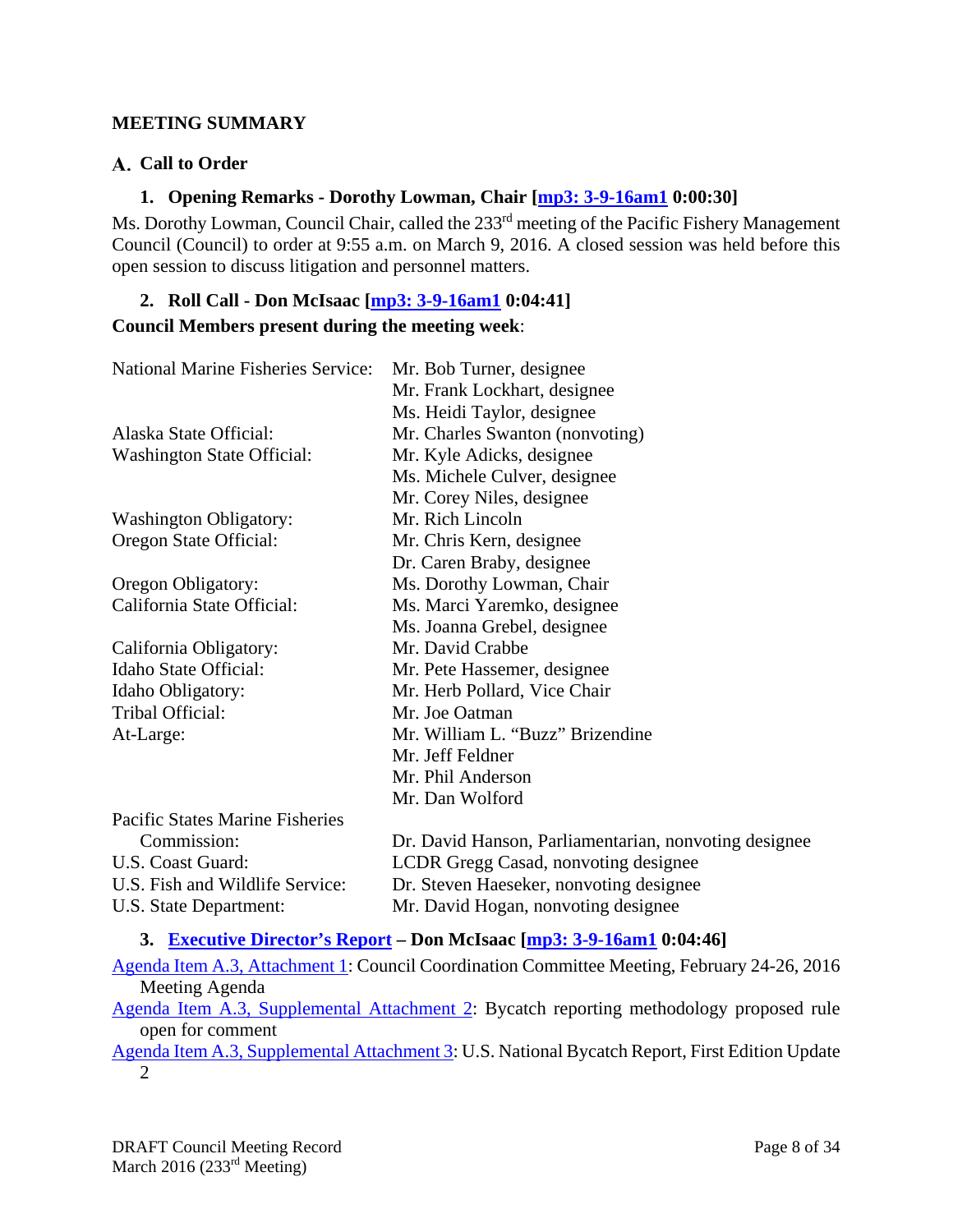Agenda Item A.3, Supplemental Attachment 4: Proposal for Protocol for Submitting Electronic Presentations at Council Meetings in Public Testimony, Agency Reports, and Advisory Body **Statements** 

### **4. Agenda – Dorothy Lowman [mp3: 3-9-16am1 0:29:38]**

# **Council Action: Approve Agenda**

**Motion**: Adopt Agenda Item A.4, March 8-14, 2016 Council Meeting Agenda David Crabbe/Buzz Brizendine (Motion carried unanimously)

### **Open Comment Period**

**1. Comments on Non-Agenda Items – Chuck Tracy [mp3: 3-9-16am1 0:30:35]** 

#### **Advisory Body and Management Entity Comments**

None

### **Public Comment [mp3: 3-9-16am1 0:30:43]**

Agenda Item B.1.b, Open Public Comment 1: Letter from Heather Mann Individual Vessel Caps Agenda Item B.1.b, Supplemental Open Public Comment 2: Robert Behne, re: Fukushima Agenda Item B.1.b, Supplemental Open Public Comment 3: End the driftnet fishery now! Jeff Lackey, F/V Seeker Steve Bodnar, Coos Bay Trawlers Association

#### **Council Discussion as Appropriate**

**Motion**: None

#### **Staff Summary**: None

#### **Habitat**

- **1. Current Habitat Issues Jennifer Gilden [mp3: 3-9-16am1 0:43:37]** 
	- **Report of the Habitat Committee Joel Kawahara**
	- **Reports and Comments of Advisory Bodies and Management Entities [mp3: 3-9- 16am1 1:02:05]**

Agenda Item C.1.b, Supplemental SAS Report

#### **Public Comment**

None

#### **Council Action: Consider Habitat Committee Recommendations**

#### **Motion**: None

**Staff Summary**: The Council directed the Habitat Committee to draft a letter to the Bureau of Reclamation containing 2016 freshwater habitat management recommendations for Sacramento winter-run Chinook salmon, and include it in the April briefing book, as recommended by the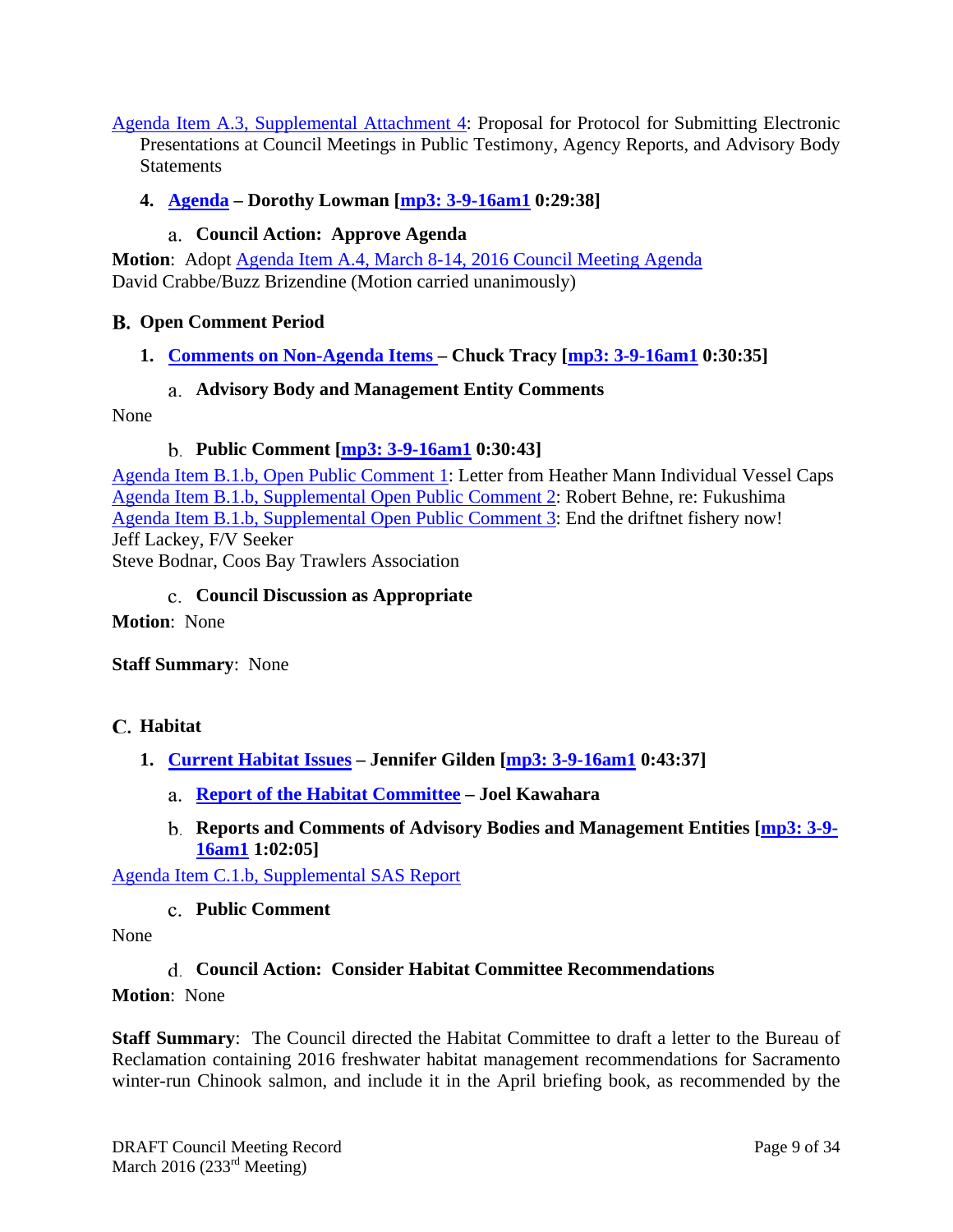Habitat Committee. The Council intends to take action on the draft letter at the April Council Meeting in Vancouver, Washington.

# **Ecosystem Management**

- **1. California Current Ecosystem Report including Integrated Ecosystem Assessment – Kit Dahl [mp3: 3-9-16am1 1:20:51]** 
	- **Report of the IEA Team Chris Harvey & Toby Garfield [mp3: 3-9-16am1 1:24:31] & [mp3: 3-9-16pm1 0:09:15]**

Agenda Item D.1.a, NMFS Report 1: California Current Integrated Ecosystem Assessment Team, California Current Integrated Ecosystem Assessment (CCIEA) State of the California Current Report, 2015

Agenda Item D.1.a, NMFS Report 2: CCIEA Supplementary Materials Agenda Item D.1.a, Supplemental IEA PowerPoint (Harvey/Garfield)

### **Reports and Comments of Advisory Bodies and Management Entities [mp3: 3-9- 16pm1 0:01:13] & [mp3: 3-9-16pm1 0:13:12]**

Agenda Item D.1.b, Supplemental EWG Report Agenda Item D.1.b, Supplemental EAS Report Agenda Item D.1.b, Supplemental SSC Report Agenda Item D.1.b, Supplemental HC Report

#### **Public Comment**

None

**Council Action: Consider the California Current Ecosystem Report [mp3: 3-9- 16pm1 0:27:02]** 

#### **Motion**: None

**Staff Summary:** The Council thanked the Integrated Ecosystem Assessment Team for an excellent 2016 Annual Report, observing that the report contained valuable information, particularly related to current anomalous ocean conditions that the Council will take into account in 2016 fishery management decision-making. The Council also endorsed recommendations from advisory body reports about improving next year's report, including more indicators informing the status of recreational fisheries and a section on research recommendations.

- **2. Update on Coordinated Ecosystem Indicator Review Initiative Kit Dahl [mp3: 3-9- 16pm1 0:36:16]** 
	- **Reports and Comments of Advisory Bodies and Management Entities [mp3: 3-9- 16pm1 0:42:21]**

Agenda Item D.2.a, Ecosystem Workgroup Report Agenda Item D.2.a, Supplemental Ecosystem Workgroup Report 2 Agenda Item D.2.a, Supplemental Ecosystem Workgroup PowerPoint (deReynier)

**Public Comment [mp3: 3-9-16pm1 0:55:58]**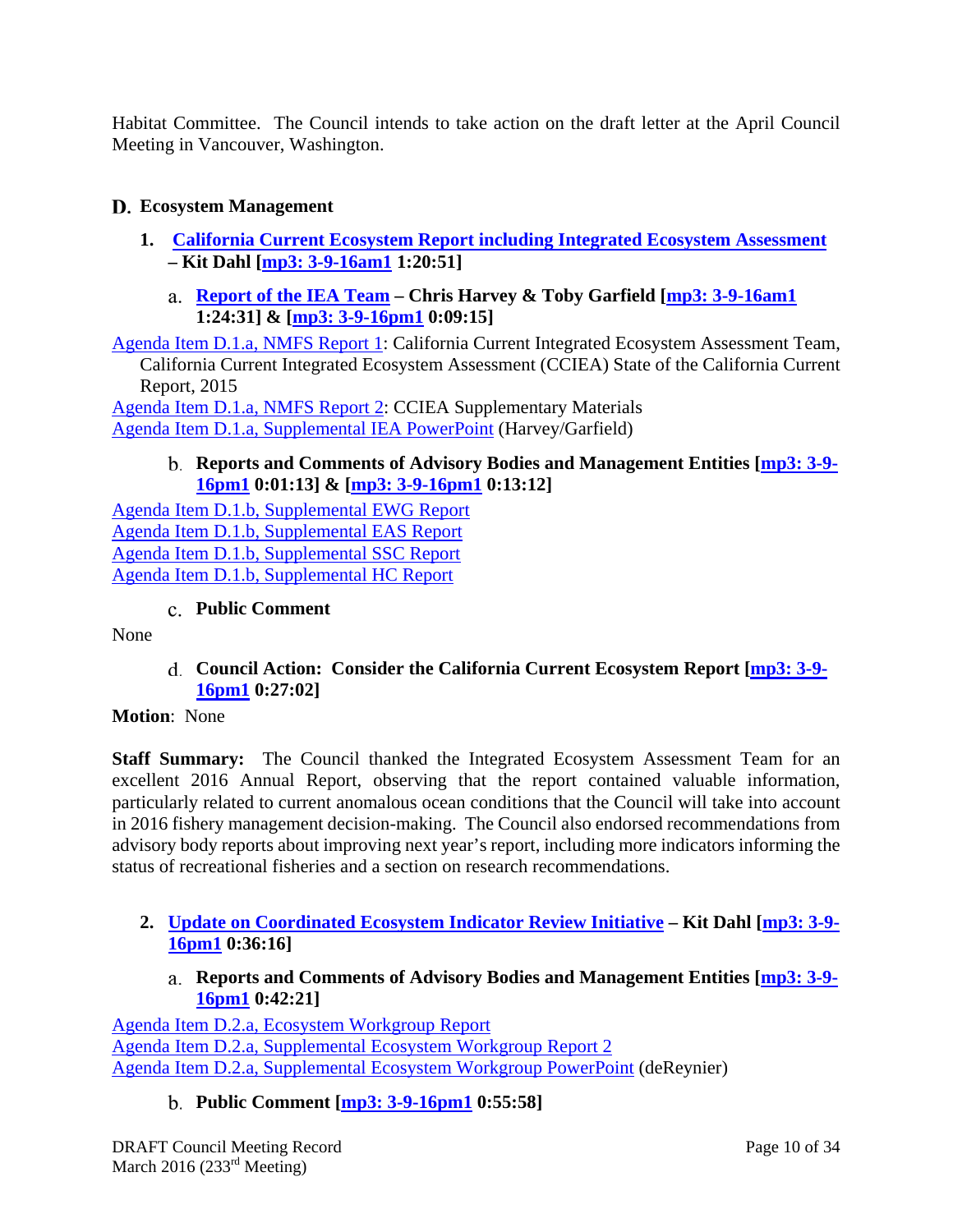Agenda Item D.2.b, Supplemental Public Comment

Theresa Labriola, Wild Oceans Corey Ridings, Ocean Conservancy

> **Council Action: Consider Issues Relevant to the Coordinated Ecosystem Indicator Review Initiative and Provide Guidance on Future Process and Schedule [mp3: 3-9-16pm1 1:02:45]**

#### **Motion**: None

**Staff Summary:** The Council reviewed progress to date and provided guidance on the schedule and timeline for the Initiative to refine and improve the ecosystem indicators presented in the Annual State of the California Current Ecosystem Report. The Council plans to finalize ecosystem indicators at its September 2016 meeting. Council advisory bodies were tasked with evaluating specific ecosystem indicators relevant to the four Fishery Management Plans (FMPs). Advisory bodies, particularly the Ecosystem Work Group, were also tasked with providing analyses about how ecosystem effects across the FMPs could be addressed in Council actions.

Over the long term, integrating ecosystem information into Council decisions could be facilitated by identifying focal topics that would be taken up in future years. The Council suggested that indicators relevant to setting annual management measures for the ocean salmon fishery would be a useful focal area. A second focal area would be to incorporate ecosystem considerations into the harvest management framework for sablefish. This recommendation comes in light of the fact that sablefish stock biomass has declined despite precautionary management measures.

#### **Salmon Management**

**1. National Marine Fisheries Service Report – Mike Burner [mp3: 3-9-16pm2 0:00:06]** 

### **Regulatory Activities – Bob Turner [mp3: 3-9-16pm2 0:01:09]**

Agenda Item E.1.a, Supplemental NMFS PowerPoint: Recovery Action Mapping Tool (Shanna Dunn)

#### **Fisheries Science Center Activities – Pete Lawson [mp3: 3-9-16pm2 0:22:37]**

Agenda Item E.1.b, Supplemental NMFS PowerPoint: Report on Science Center Activities (Pete Lawson)

#### **Reports and Comments of Advisory Bodies and Management Entities**

None

**Public Comment** 

None

**Council Discussion [mp3: 3-9-16pm2 0:56:24]** 

**Motion**: None

# **Staff Summary**: None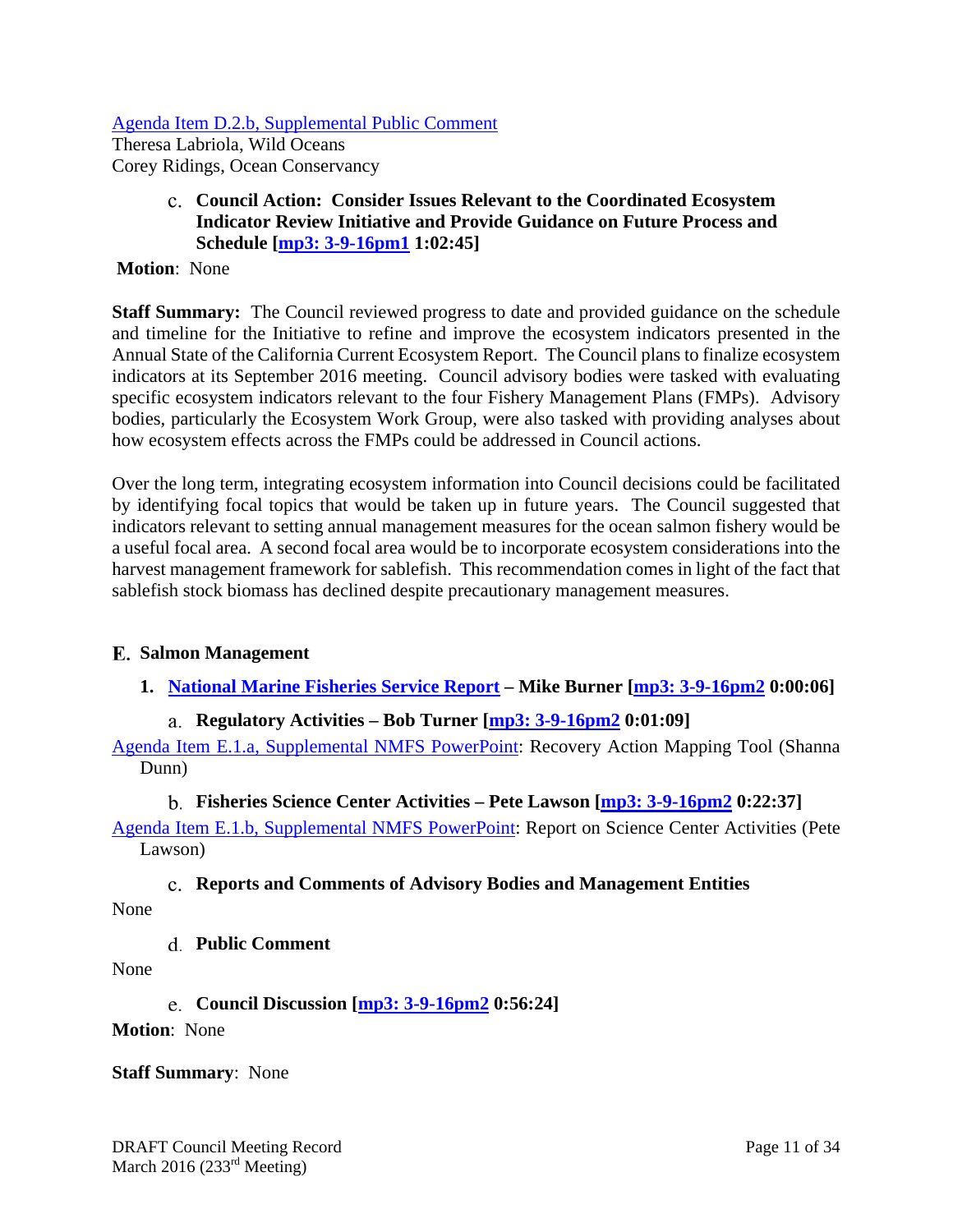**2. Review of 2015 Fisheries and Summary of 2016 Stock Abundance Forecasts – Mike Burner [mp3: 3-10-16am1 0:02:06]** 

Review of 2015 Ocean Salmon Fisheries Published February 2016 (*Electronic Only*)

Preseason Report I: Published February 2016*, Corrections were made on March 1, 2016 to Table V-4 and Table V-6* (*Electronic Only*)

Agenda Item E.2, Attachment 1: Excerpts from Chapter 3 of the Pacific Coast Salmon Fishery Management Plan

Preseason Report I: Stock Abundance Analysis and Environmental Assessment Part 1 for 2016 Ocean Salmon Fishery Regulations (*Supplemental Briefing Material*)

**Reports and Comments of Advisory Bodies and Management Entities [mp3: 3- 10-16am1 0:05:48]** 

Agenda Item E.2.a, Supplemental STT Report: **EXCERPTS From**: Preseason Report I Agenda Item E.2.a, Supplemental SSC Report Agenda Item E.2.a, Supplemental ODFW Report

# **Public Comment**

None

**Council Action – Review and Discuss Relevant Fishery Information, Act on Relevant Conservation Objectives or Status Determinations, and Adopt 2016 Abundance Forecasts and Annual Catch Limits as Necessary [mp3: 3-10-16am1 0:58:46]** 

**Motion**: Council to adopt the stock abundance forecasts, ABCs, and ACLs in Preseason Report I as the best available science for use in 2016 salmon management as recommended by SSC.

Jeff Feldner/Chris Kern (Motion carried unanimously)

### **Staff Summary**: None

**3. Chinook Fishery Regulation Assessment Model (FRAM) Co-manager Update – Mike Burner [mp3: 3-10-16am2 0:00:31]** 

Agenda Item E.3, Attachment 1: January 19, 2016 letter from the Co-managers to Dr. McIsaac and Mr. Turner regarding the Chinook FRAM base period

**Reports and Comments of Advisory Bodies and Management Entities [mp3: 3- 10-16am2 0:05:43]** 

Agenda Item E.3.a, Supplemental SSC Report

**Public Comment** 

None

### **Council Action – Consider Revisions to Chinook FRAM Methodology for Analyzing 2016 Salmon Fisheries [mp3: 3-10-16am2 0:09:16]**

### **Motion**: None

**Staff Summary**: The Co-managers informed the Council and the National Marine Fisheries Service (NMFS) that, while substantial progress has been made, work remains to be done prior to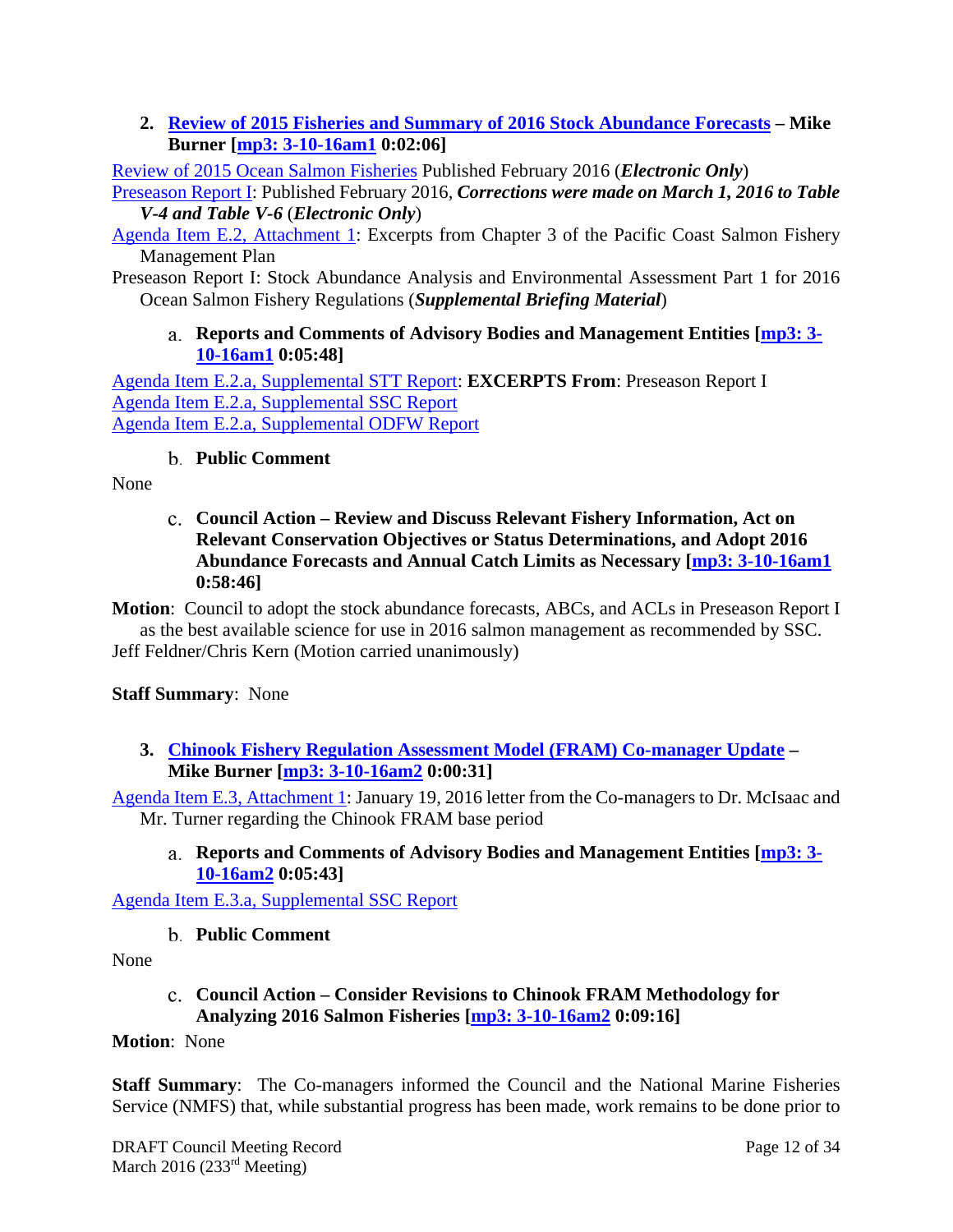completion and implementation of the new model base period. It is not expected that the remaining work on the new base period will be completed in time for use in 2016, and work is anticipated to continue for potential application of the new base period for use in 2017 fishery management.

**4. Identification of Management Objectives and Preliminary Definition of 2016 Salmon Management Alternatives Including Test Fishery Alternatives – Mike Burner [mp3: 3-10-16am2 0:10:12]** 

Agenda Item E.4, Attachment 1: Guidance for Alternative Development and Assessment Agenda Item E.4, Attachment 2: Emergency Changes to the Salmon FMP

Agenda Item E.4, Attachment 3: FR 97-22094: Policy Guidelines for the Use of Emergency Rules Agenda Item E.4, Attachment 4: California Klamath Management Zone Commercial Salmon Troll

Test Fishery Proposal

Agenda Item E.4, Supplemental Attachment 5: Letter from PFMC to NMFS regarding Pacific Council's salmon season-setting for 2016

Agenda Item E.4, Supplemental Attachment 6: Letter from NMFS to NWIFC and WDFW regarding North of Falcon process

- Agenda Item E.4, Supplemental Attachment 7: Letter from NMFS to PFMC regarding PSC Chinook Model calibration agreement
- Agenda Item E.4, Supplemental Attachment 8: Letter from NMFS to the co-Managers regarding uncertainty about how to model the predicted abundance of Chinook salmon in Southeast Alaska (SEAK)

Agenda Item E.4, Supplemental Attachment 9: Letter to Bob Turner from PSC regarding PSC recommendations

Agenda Item E.4, Supplemental Attachment 10: Response letter from Bob Turner to Charlie Swanton

- **Report of the Pacific Salmon Commission Bob Turner [mp3: 3-10-16am2 0:28:45] & [mp3: 3-10-16am3 0:03:04]**
- **Reports and Comments of Advisory Bodies and Management Entities [mp3: 3- 10-16pm1 0:00:08] & [mp3: 3-10-16pm2 0:00:09]**

Agenda Item E.4.b, Supplemental ADFG Report: Response to Bob Turner

Agenda Item E.4.b, Supplemental NMFS Report: Genetic Stock Identification Study Proposal

Agenda Item E.4.b, Supplemental NMFS Report 2: Letter Summarizing NOAA Fisheries' Consultation Standards and Guidance Regarding the Potential Effects of the 2016 Season on ESA-Listed Salmonid Species

Agenda Item E.4.b, Supplemental Tribal Report: Comments from the Quinault Indian Nation Agenda Item E.4.b, Supplemental Tribal Report 2: Testimony of the Columbia River Treaty Tribes Agenda Item E.4.b, Supplemental Tribal Report 3: Testimony of Russell Svec, Fishery Director

for the Makah Tribe; March 10, 2016

Agenda Item E.4.b, Supplemental Tribal Report 4: Treaty Tribes Testimony: Washington Coho 2016

Agenda Item E.4.b, Supplemental Tribal Report 5: Quinault, Quileute and Hoh Tribe Joint Testimony on the Initial Range of Ocean Options for the 2016 Treaty Troll Fishery

Agenda Item E.4.b, Supplemental Tribal PowerPoint (CRITFC): Tribal Perspective on the use of Hatcheries for Recovery Purposes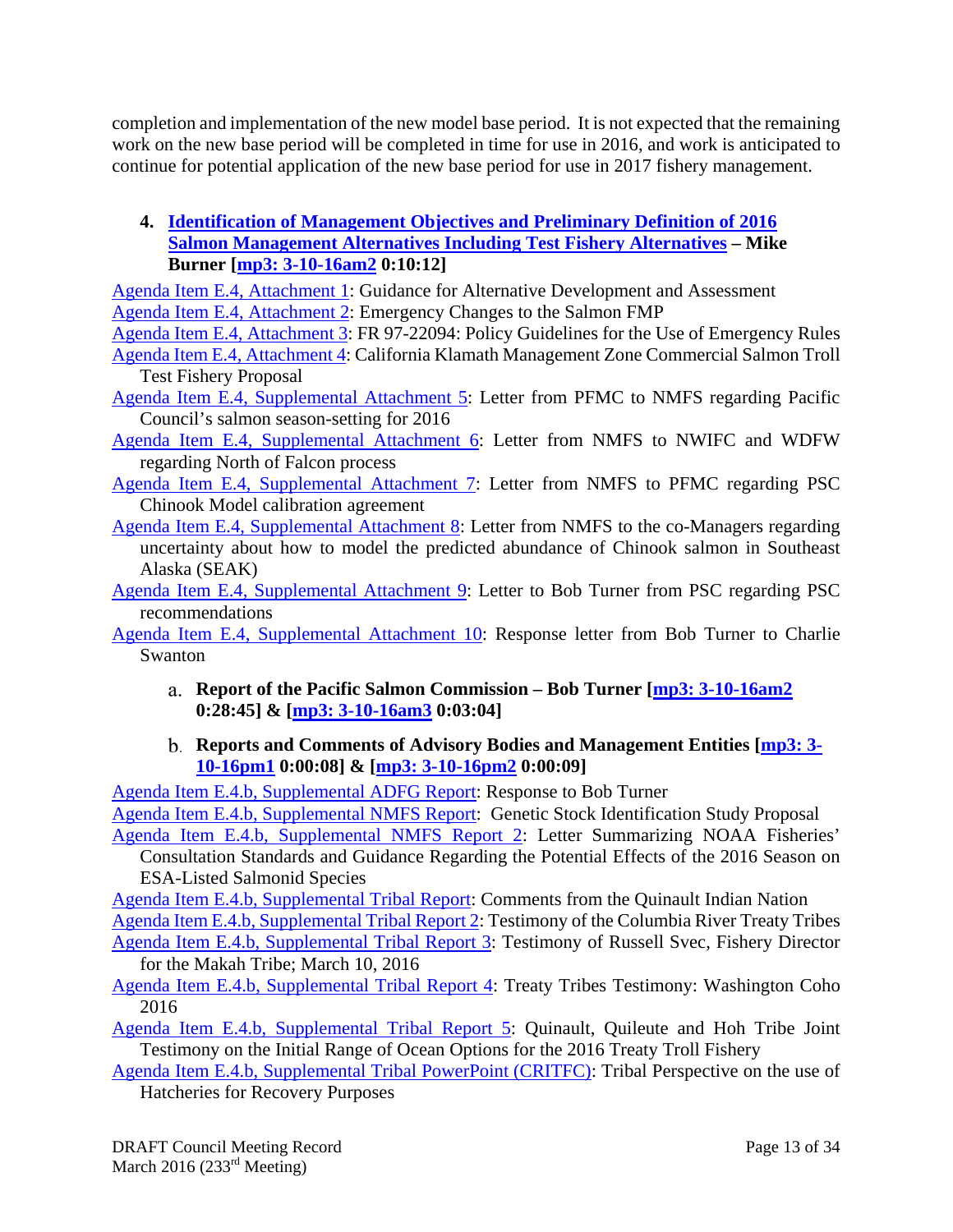Agenda Item E.4.b, Supplemental SAS Report: Proposed Initial Salmon Management Alternatives for 2016 Non-Indian Ocean Fisheries (*March 10, 2016*)

Agenda Item E.4.b, Supplemental CDFW Report

Agenda Item E.4.b, Supplemental SSC Report

Agenda Item E.4.b, Supplemental Tribal/WDFW Report: Tribal and Washington Department of Fish and Wildlife 2016 Management Objectives for Puget Sound Chinook and Coho Salmon

# **Public Comment [mp3: 3-10-16pm2 1:05:01]**

David Helliwell, F/V Corregidor Agenda Item E.4.c, Supplemental Public Comment

**Council Action: Adopt Council Recommendations for Initial Management Measure and Test Fishing Alternatives for Salmon Technical Team Collation and Description [mp3: 3-10-16pm3 0:00:19]** 

**Motion**: Council adopt for STT compilation and analysis the proposed initial salmon management alternatives for the 2016 non-Indian ocean fisheries as developed by the SAS (Agenda Item E.4.b) including the modifications as made in the presentation by the SAS.

Kyle Adicks/Marci Yaremko (Motion carried unanimously)

**Motion**: Council adopt the following range of preliminary options for the ocean Treaty troll fishery for compilation and analysis by the Salmon Technical Team with the understanding that this is only the first step towards the finalizing options this week that will be adopted by the Council to be sent out for public review.

Treaty Troll Options:

Option I: 60,000 Chinook; 40,000 Coho

Option II: 42,500 Chinook; 13,750 Coho

Option III: 30,000 Chinook; 0 Coho

For Chinook: Option 1 to be modeled with 30,000 taken in the May/June Chinook-directed fishery and 30,000 would be taken in the July/August/September all-species fishery. Option II to be modeled with 21,250 taken in the May/June Chinook-directed fishery and 21,250 would be taken in the July/August/September all-species fishery. Option III to be modeled with 20,000 taken in the May/June Chinook-directed fishery and 10,000 would be taken in the July/August/September all-species fishery. Fishing during the July/August/September all-species fishery will be with plugs only.

Bob Turner/Joe Oatman (Motion carried unanimously)

### **Staff Summary**: None

### **5. Council Recommendations for 2016 Management Alternative Analysis – Mike Burner [mp3: 3-11-16pm2 0:00:07]**

### **Reports and Comments of Advisory Bodies and Management Entities**

Agenda Item E.5.a, Supplemental STT Report: Collation of Preliminary Salmon Management Alternatives for 2016 Ocean Fisheries (March 11, 2016)

#### **Public Comment**

None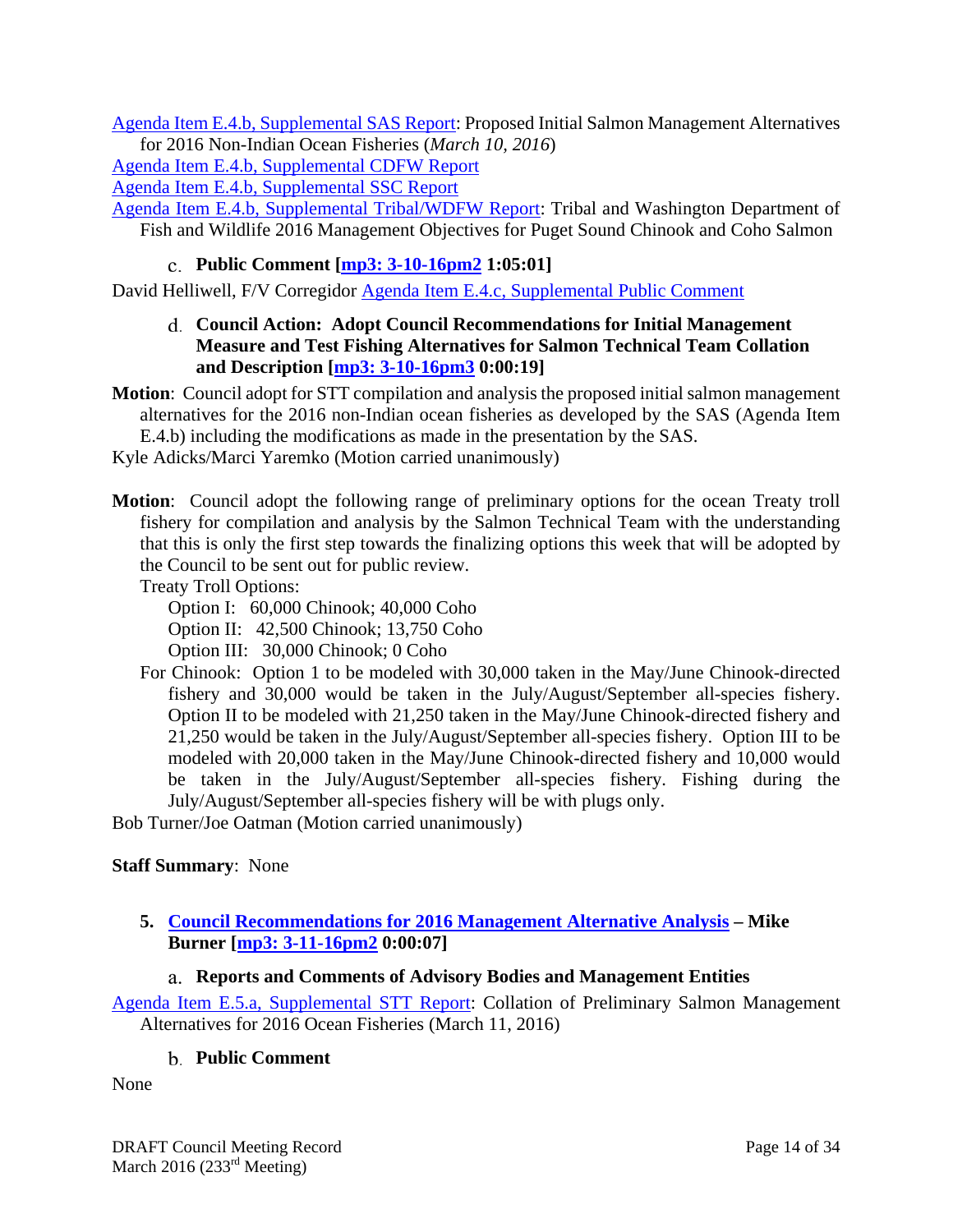#### **Council Action: Direction to the Salmon Technical Team and Salmon Advisory Subpanel on Alternative Development and Analysis [mp3: 3-11-16pm2 0:14:48]**

**Motion**: None

**Staff Summary**: None

#### **6. Further Council Direction for 2016 Management Alternative – Mike Burner [mp3: 3-12-16pm3 0:42:54]**

**Reports and Comments of Advisory Bodies and Management Entities [mp3: 3- 12-16pm3 0:46:32]** 

Agenda Item E.6.a, Supplemental STT Report: Initial Analysis of Preliminary Salmon Management Alternatives for 2016 Ocean Fisheries (March 12, 2016)

#### **Public Comment**

None

**Council Action: Further Guidance and Direction as Necessary [mp3: 3-12- 16pm3 0:54:29] & [mp3: 3-13-16am1 0:01:18]** 

**Motion**: None

**Staff Summary**: None

- **7. Adoption of 2016 Management Alternatives for Public Review Mike Burner [mp3: 3-13-16pm1 0:00:07]** 
	- **Reports and Comments of Advisory Bodies and Management Entities [mp3: 3- 13-16pm1 0:00:37]**

Agenda Item E.7.a, Supplemental STT Report: Analysis of Preliminary Salmon Management Alternatives for 2016 Ocean Fisheries (March 13, 2016)

Agenda Item E.7.a, Supplemental Tribal Report: Testimony of the Columbia River Treaty Tribes, March 13, 2016

#### **Public Comment [mp3: 3-13-16pm1 0:17:08]**

Joel Kawahara

#### **Council Action: Adopt Management Alternatives for Public Review [mp3: 3-13- 16pm1 0:18:37]**

- **Motion**: Council move to adopt for public review the alternatives for non-Indian commercial and recreational fisheries in the area North of Cape Falcon, the alternatives for commercial troll and recreational fisheries as presented in Agenda Item E.7.a, Supplemental STT Report (March 13, 2016) with the following modifications: Alternative I
	- Modify the non-Indian TAC to 45,000 coho marked with a healed adipose fin clip.
	- Add non-treaty commercial troll TAC of 7,200 coho with a healed adipose fin clip.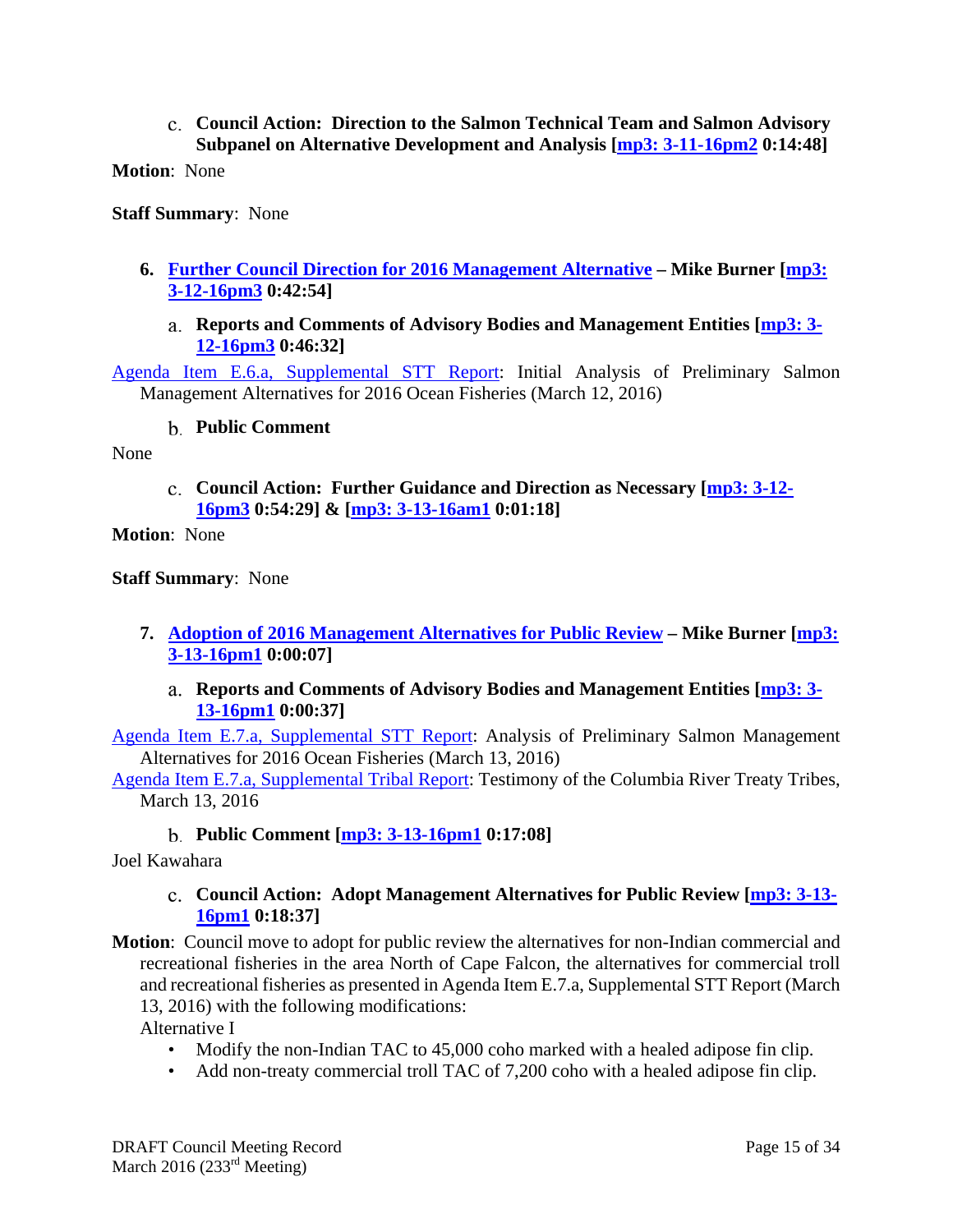- For the troll fishery from the U.S./Canada border to Cape Falcon, May 1 through June 15, change to seven days per week, and modify the landing and possession limits to 60 Chinook per vessel per trip for the area from the U.S./Canada border to the Queets River, and to 75 Chinook per vessel per trip for the area between Leadbetter Point and Cape Falcon.
- For non-treaty troll from the Queets River to Cape Falcon, July 1 through September 20, coho retention allowed with a landing and possession limit of 15 coho per vessel per open period.
- Non-treaty recreational TAC of 37,800 coho with a healed adipose fin clip. Subarea quotas calculated via FMP. Coho retention allowed in all areas.
- For Recreational management alternatives, add to supplemental management information "Various daily limit and species combinations of 1 and 2 salmon will be considered, including "1 fish, 2 fish, 2 fish only one of which may be a Chinook, 2 fish only one of which may be a coho."

Alternative II

- For the troll fishery from the U.S./Canada border to Cape Falcon, May 1 through June 30, change to 5 days per week (Friday through Tuesday), and modify the landing and possession limits to 40 Chinook per vessel per trip for the area from the U.S./Canada border to the Queets River, and to 50 Chinook per vessel per trip for the area between the Queets River and Cape Falcon.
- For the troll fishery from the U.S./Canada border to Cape Falcon, change open period end dates to August 31.
- Change the language for the July fishery to read "July 1-12 with a landing and possession limit of 50 Chinook per vessel for the open period, then open five days per week, Friday through Tuesday July 15-August 31 with a landing and possession limit of 50 Chinook per vessel per open period."
- For the recreational fishery from the Queets River to Leadbetter Point, modify to five days per week.
- C.2.d North of Cape Falcon, beginning July 1, only 6 inch or larger plugs change Alternative I to Alternative II

Kyle Adicks/Phil Anderson (Motion carried unanimously)

**Motion:** Council move to adopt for public review the alternatives for non-Indian commercial and recreational fisheries in the area North of Cape Falcon, the alternatives for commercial troll and recreational fisheries as presented in Agenda Item E.7.a, Supplemental STT Report (March 13, 2016) with the following modifications:

Page 4: Alternative I

 All vessels fishing in this area must land and deliver all fish within this area or Port Orford, within 24 hours of any closure of this fishery, and prior to fishing outside of this area. State regulations require fishers landing from any quota managed season in this area to notify ODFW within one hour of delivery or prior transporting their catch to other locations after first landing in one of these ports notify ODFW prior to transport away from the port of landing by calling 541-867-0300 Ext. 252 or sending notification via e-mail to KMZOR.trollreport@state.or.us, with vessel name and number, number of salmon by species, location of delivery, and estimated time of delivery.

Chris Kern/Jeff Feldner (Motion carried unanimously)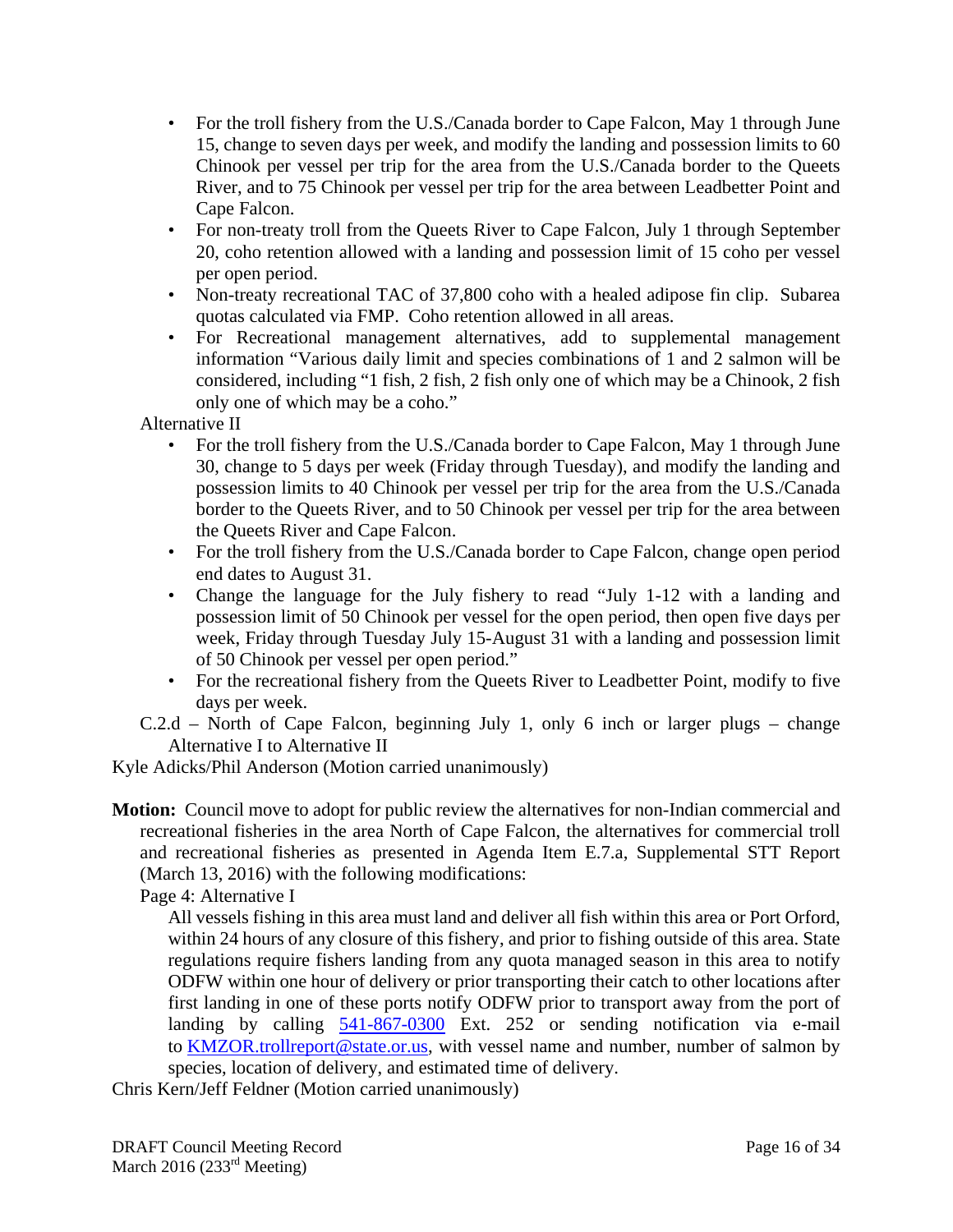**Motion:** Council move to adopt for public review the alternatives for non-Indian commercial and recreational fisheries in the area North of Cape Falcon, the alternatives for commercial troll and recreational fisheries as presented in Agenda Item E.7.a, Supplemental STT Report (March 13, 2016) with the following modifications:

In the commercial troll Alternative 2 on page 7 in the Monterey South cell replace June 1- 10 with June 16-30.

- Marci Yaremko/Dan Wolford (Motion carried unanimously)
- **Motion:** Council move to adopt for the 2016 Treaty Ocean Troll salmon season, three alternatives for public review as they are presented in Table 3 of the Agenda Item E.7.a, Supplemental STT Report (March 13, 2016) on pages 20-21.

Option I quota levels of 50,000 Chinook, and 40,000 coho Option II quota levels of 42,500 Chinook, and 13,750 coho Option III quota levels of 30,000 Chinook, and 0 coho

The salmon season will consist of a May/June Chinook-directed fishery and a July/August/September all-species fishery. The Chinook harvest will be split between the two periods with the following sub-quotas:

Option I: 25,000; Option II: 21,250; Option III: 20,000 for the May/June Chinook-directed fishery and the remainder of Chinook in each alternative for the July/August/September all-species fishery, with Option III season to reflect July 1 through earlier of August 31, or 10,000 Chinook quota. Option III will be restricted to plugs 6 inches or larger only.

I would also like to state for the record, that the Tribes and State will continue the North of Falcon planning process and discussions in which the co-managers will evaluate the total impacts of all proposed fisheries on Puget Sound and Columbia River stocks.

Joe Oatman/Jeff Feldner (Motion carried unanimously)

**Staff Summary**: The Council adopted three Alternative sets of management measures for the 2016 ocean commercial, recreational, and tribal salmon fisheries. The detailed alternatives can be found on the Council web page at: http://www.pcouncil.org/2016/03/40949/2016-sal-mgmt-altspublic-review/.

Public hearings on the Alternatives have been scheduled in Westport, WA and Coos Bay, OR for March 28, and Fort Bragg, California for March 29. The Council is scheduled to adopt final 2016 ocean salmon regulations at its April 8-14, 2016 meeting in Vancouver, WA.

### **8. Salmon Hearings Officers – Mike Burner [mp3: 3-13-16pm1 0:41:47]**

Agenda Item E.8, Attachment 1: Schedule of Salmon Fishery Management Alternative Hearings

### **Council Action: Appoint Hearings Officers**

**Staff Summary**: None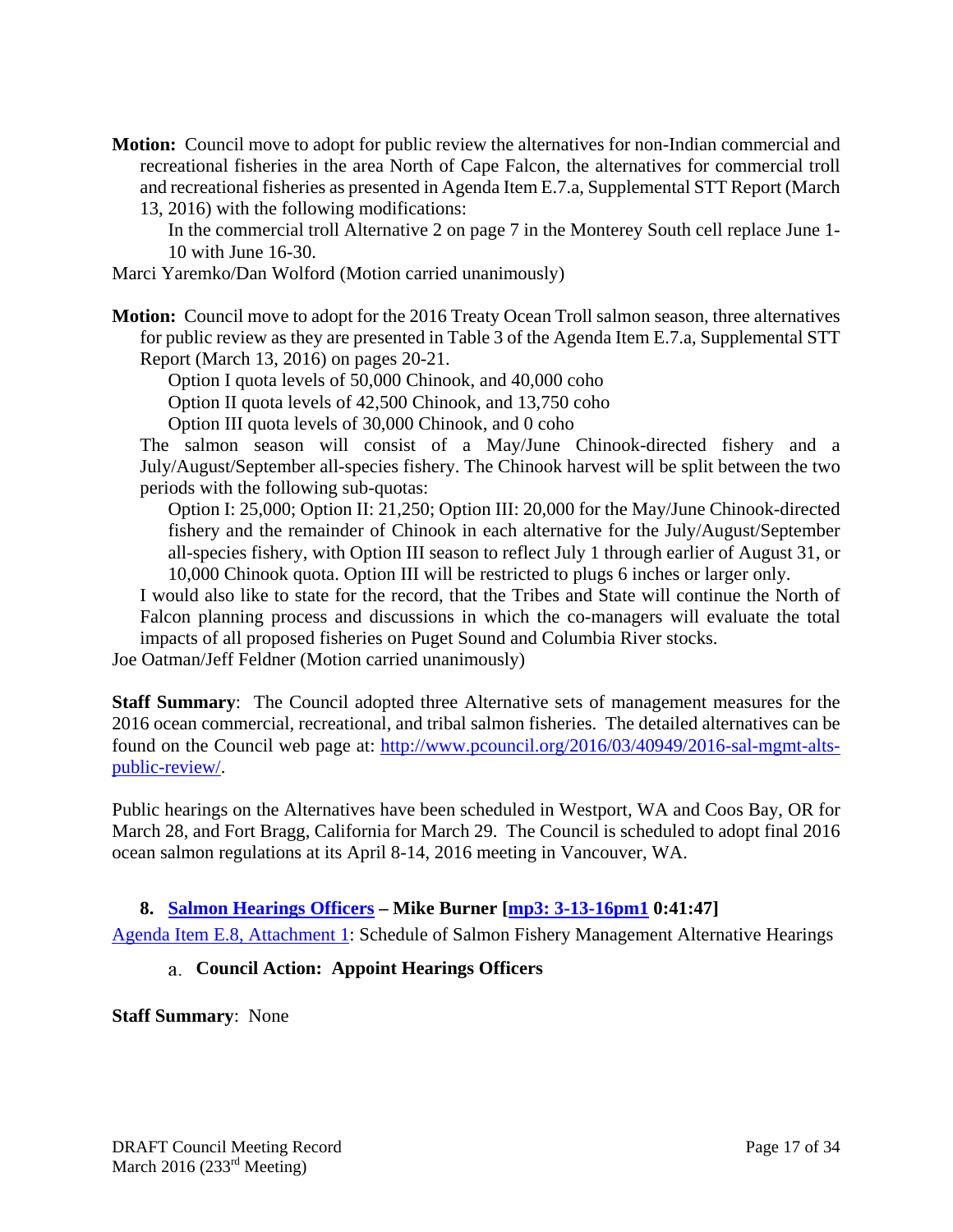**9. Sacramento River Winter Chinook Control Rule Update – Mike Burner [mp3: 3-13- 16pm1 0:44:41]** 

Agenda Item E.9, Attachment 1: Draft Sacramento River Winter Chinook Harvest Policy Review schedule

**Report of the Sacramento River Winter Chinook Workgroup – Mike O'Farrell [mp3: 3-13-16pm1 0:49:07]** 

Agenda Item E.9.a, Supplemental SRWCW Report

#### **Reports and Comments of Advisory Bodies and Management Entities**

None

**Public Comment** 

None

**Council Action: Direction to the Sacramento River Winter Chinook Workgroup on Development and Analysis of Control Rule Options [mp3: 3-13-16pm1 0:55:59]** 

**Motion**: None

**Staff Summary**: The newly-formed Sacramento River Winter Chinook Workgroup reported its plans to develop indicators to better predict age-3 ocean abundance in the upcoming fishing year and methods for evaluating the relative risks and benefits of alternative control rules. The Workgroup is tentatively scheduled to meet June 15-16, 2016 at the Southwest Fisheries Science Center in Santa Cruz, CA to review progress and to prepare a report for the Council's June meeting in Tacoma, WA.

#### **Highly Migratory Species Management**

**1. National Marine Fisheries Service Report – Kit Dahl [mp3: 3-11-16am1 0:02:28]** 

#### **Regulatory Activities – Heidi Taylor**

Agenda Item F.1.a, NMFS Report: National Marine Fisheries Service Regulatory Activities

**Science Center Activities – Cisco Werner and Gerard DiNardo [mp3: 3-11- 16am1 0:12:14]** 

Agenda Item F.1.b, Supplemental SWFSC PowerPoint: HMS Activities (Dinardo/Werner)

### **Reports and Comments of Advisory Bodies and Management Entities**

None

**Public Comment** 

None

**Council Discussion [mp3: 3-11-16am1 0:23:55]** 

**Motion**: None

#### **Staff Summary**: None

DRAFT Council Meeting Record Page 18 of 34 March 2016 (233 $rd$  Meeting)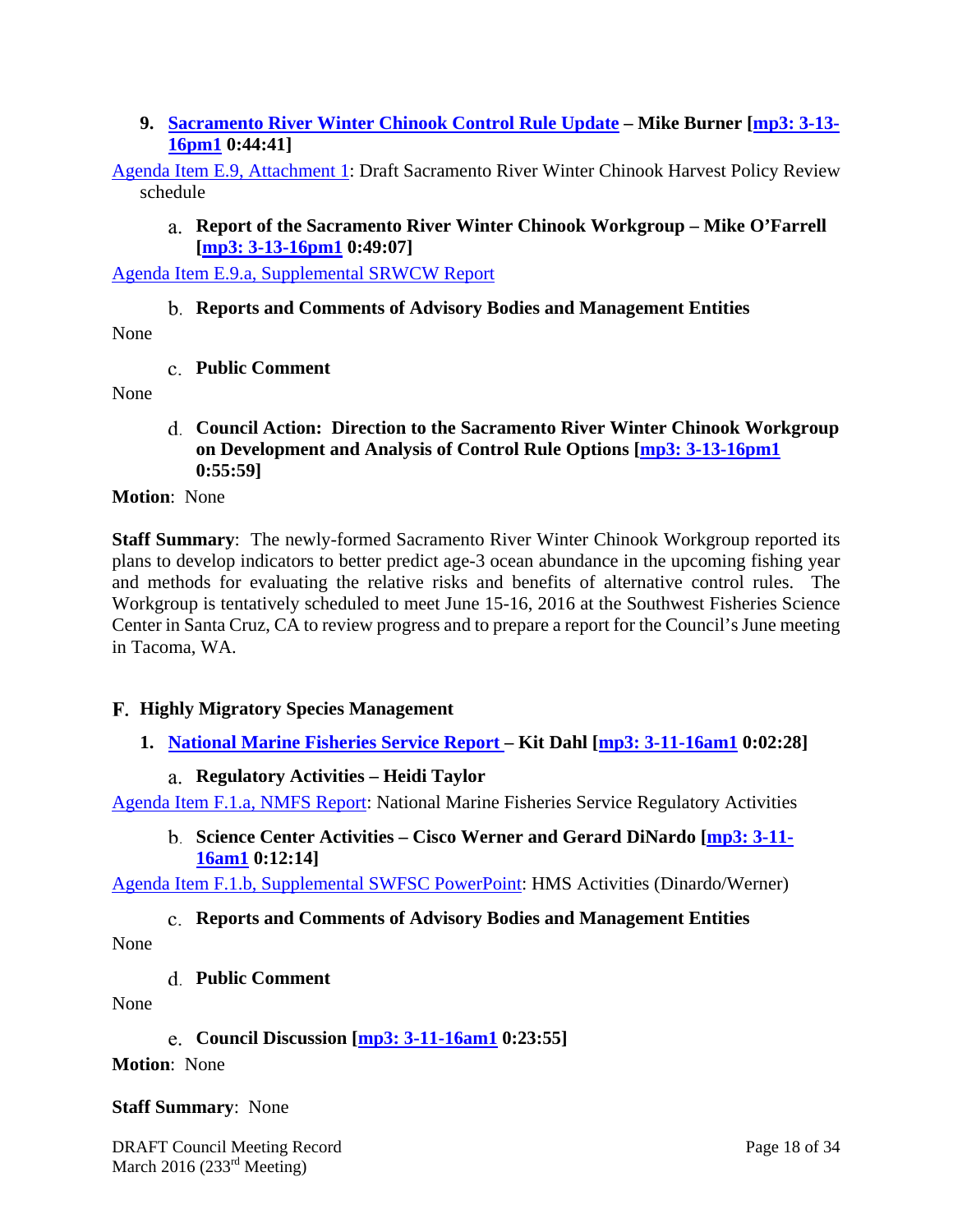### **2. Report on Ongoing Exempted Fishing Permits (EFP) – Kit Dahl [mp3: 3-11-16am1 0:24:08]**

Agenda Item F.2, Attachment 1: 50 CFR 600.745, Scientific research activity, exempted fishing, and exempted educational activity

Agenda Item F.2, Supplemental Attachment 2: March 1, 2016 *Federal Register* notice; NMFS WCR has determined that an application for an EFP (large-mesh DGN and/or new approaches or methods for targeting swordfish and other HMS off the U.S. West Coast) warrants further consideration and requests public comment on the application

# **PIER EFP Report – Chugey Sepulveda [mp3: 3-11-16am1 0:30:18]**

Agenda Item F.2.a, Supplemental CDFW Report: PIER EFP Update Agenda Item F.2.a, Supplemental DSBG PowerPoint: PIER-EFP update (Chugey Sepulveda)

### **Reports and Comments of Advisory Bodies and Management Entities [mp3: 3- 11-16am2 0:00:31]**

Agenda Item F.2.b: NMFS Report Agenda Item F.2.b, Supplemental HMSMT Report Agenda Item F.2.b, Supplemental HMSAS Report

# **Public Comment [mp3: 3-11-16am2 0:11:55]**

Agenda Item F.2.c, Public Comment: EcoCast: Real Time Data Tools for Dynamic Fisheries Management Progress Report

Agenda Item F.2.c, Supplemental Public Comment 2

Agenda Item F.2.c, Supplemental Public Comment 3

Agenda Item F.2.c, Supplemental Public Comment 4

Geoff Shester, Oceana

Tara Brock, PEW Charitable Trusts

Jonathan Gonzales, Agenda Item F.2.c, Supplemental Public Comment PowerPoint 1: (Gonzalez)

**Council Action: Consider Current Status of Exempted Fishing Permits in West Coast Highly Migratory Species Fisheries, Make Recommendations on Issuance or Extensions, Comment on Letter of Acknowledgement for Gear Research [mp3: 3-11-16am2 0:19:55]** 

### **Motion**: None

**Staff Summary**: The Council recommended reissuance of the Perguson and Pflegler Institute of Environmental Research (PIER) EFPs for 2017-2018. The Council also requested NMFS keep the Council informed on future Letters of Acknowledgement (LOA) issued for marine research activities that have direct implications to West Coast fishery management.

- **3. Deep-Set Buoy Gear Amendment Scoping Kit Dahl [mp3: 3-11-16am2 0:40:25]** 
	- **Reports and Comments of Advisory Bodies and Management Entities [mp3: 3- 11-16am2 0:45:03] & [mp3: 3-11-16am3 0:00:23]**

Agenda Item F.3.a, NMFS Report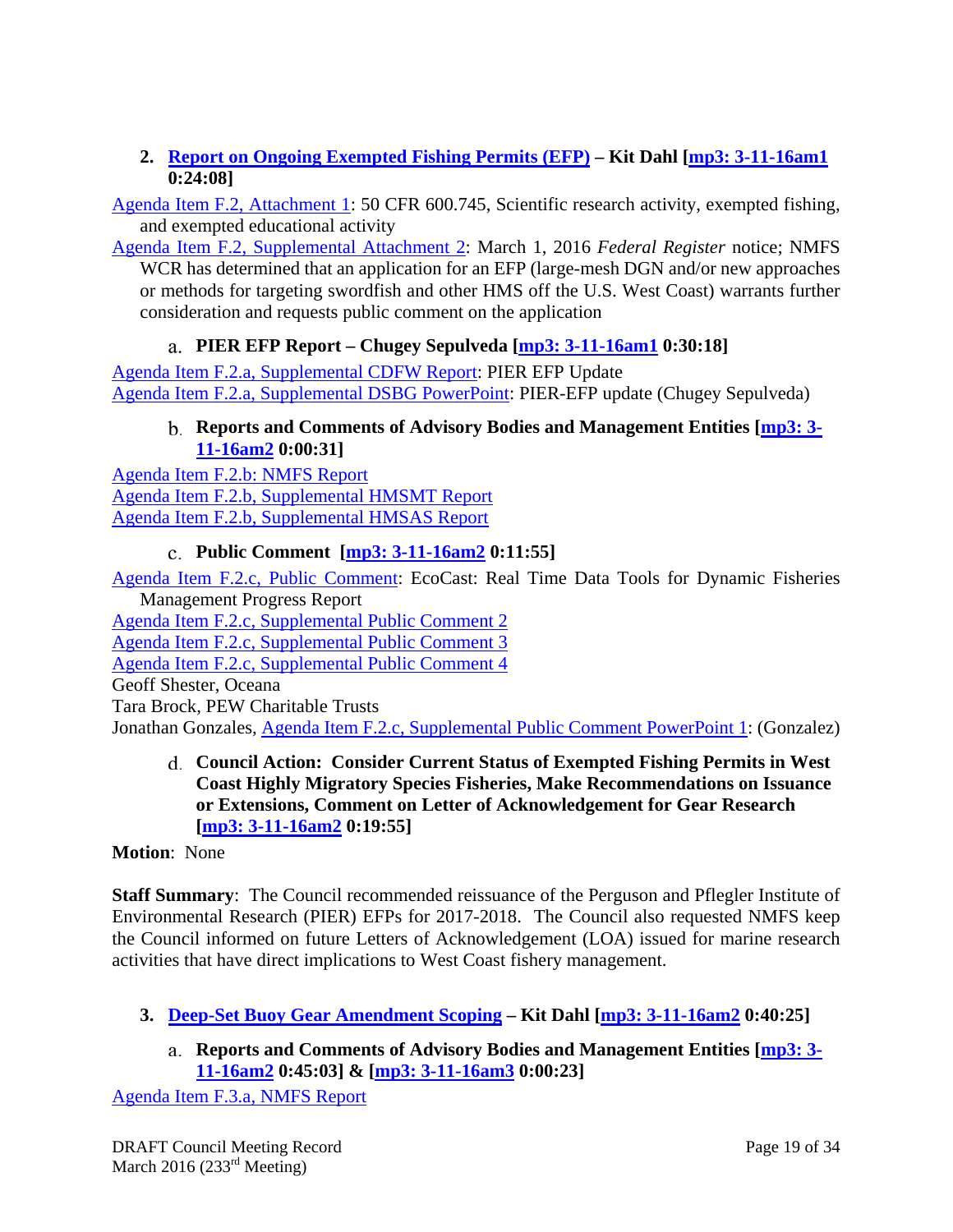Agenda Item F.3.a, Supplemental CDFW Report

Agenda Item F.3.a, Supplemental CA Lt. Governor Report: Letter to PFMC and NMFS from California Lieutenant Governor Newsom expressing support for the authorization of deep-set buoy gear under the HMS FMP

Agenda Item F.3.a, Supplemental CA Legislature Report: Letter to PFMC and NMFS from the California Legislature expressing support for the authorization of deep-set buoy gear under the HMS FMP

Agenda Item F.3.a, HMSMT Report

Agenda Item F.3.a, Supplemental HMSMT Report 2

Agenda Item F.3.a, Supplemental HMSAS Report

Agenda Item F.3.a, Supplemental EC Report

### **Public Comment [mp3: 3-11-16am3 0:18:49]** & **[mp3: 3-11-16pm1 0:0:13]**

Agenda Item F.3.b, Public Comment: The Sportsfishing Conservancy Agenda Item F.3.b, Supplemental Public Comment 2 (*Full Version Electronic Only*) Agenda Item F.3.b, Supplemental Public Comment 3 Agenda Item F.3.b, Supplemental Public Comment 4 Theresa Labriola, Wild Oceans Tara Brock, PEW Charitable Trusts Geoff Shester, Oceana; Agenda Item F.3.b, Supplemental Public Comment PowerPoint 2: (Shester) Jonathan Gonzalez; Agenda Item F.3.b, Supplemental Public Comment PowerPoint 1: (Gonzalez) Doug Karpa, Turtle Island Restoration Network; Agenda Item F.3.b, Supplemental Public Comment PowerPoint 3: (Karpa) Donald Krebs

Wayne Kotow, CCA-CAL Gary Burke, CFSB Robert Osborn

> **Council Action: Consider Issues to be addressed in a Fishery Management Plan Amendment to Authorize Deep-Set Buoy Gear in West Coast Highly Migratory Species Fishery [mp3: 3-11-16pm1 0:46:58]**

**Motion**: Council to move forward with developing a range of alternatives to authorize a deep-set buoy gear (DSBG) fishery concurrent with continuing to collect information through exempted fishing permits (EFPs), with the following preliminary guidance to the HMS Management Team (HMSMT):

- a. In general, use the provisions included in the DSBG EFPs (i.e., two DSBG EFPs) and descriptions in the letter of acknowledgment (LOA) for the PIER research to guide development of alternatives and potential regulatory language.
- b. Purpose and Need Use the description in the draft Swordfish Fishery Management and Monitoring Plan (September 2015) relative to the purpose and goals of this proposed action.
- c. Definition of Gear Develop at least two alternatives: 1) DSBG as "traditionally" defined and referenced in two DSBG EFPs, and 2) both "traditional" DSBG and modified DSBG as described in PIER research proposal for LOA.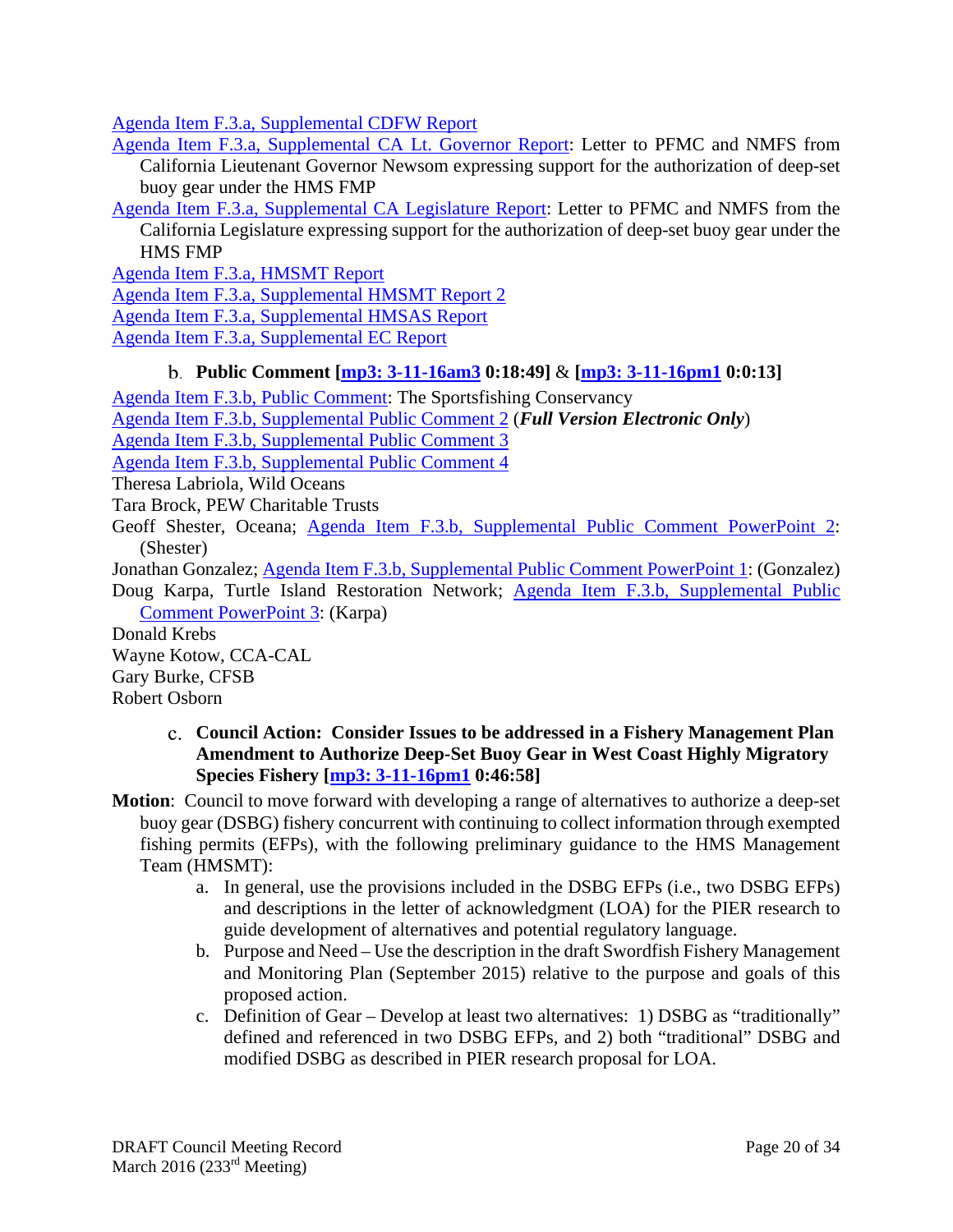- d. "Actively Tended" Gear Discuss and present alternatives for: 1) requiring gear be actively tended, 2) providing incentives to actively tend gear, and 3) limiting gear (e.g., 10 buoys) to promote active tending.
- e. Geographic Area Intent is to initially limit the authorization of the gear to the area where it has been tested under one or more of the EFPs.
- f. Species Allowed Define target species as defined in the EFPs, and prohibited species and incidental catch allowances as defined in the FMP for other HMS fisheries.

Address other topics not covered above that were raised by the National Marine Fisheries Service (Agenda Item F.3.a NMFS Report), California Department of Fish and Wildlife (Agenda Item F.3.a Supplemental CDFW Report), HMSMT Reports, and Enforcement Consultants (Agenda Item F.3.a Supplemental EC Report).

Michele Culver/Rich Lincoln

**Amendment**: Under Geographic Area (e), add that the intent is to initially limit the gear to federal waters off California.

Marci Yaremko/Buzz Brizendine (amendment carried unanimously)

(Motion, as amended, carried unanimously)

**Staff Summary**: The Council directed the Highly Migratory Species Management Team (HMSMT) to begin developing ranges of alternatives for various aspects related to authorizing a deep-set buoy gear (DSBG) fishery. Development of program elements would occur concurrently with ongoing DSBG EFPs, which are likely to provide additional information relevant to authorizing the fishery. Ranges of alternatives would cover definitions for the gear and the requirement for gear to be actively tended, the geographic area where the fishery would be allowed to operate, identify target species and species that could not be retained or landed (prohibited species) other than those already in the HMS Fishery Management Plan, a licensing regime, and other elements identified in advisory body reports. The Council plans to review and potentially adopt a range of alternatives at its September 2016 meeting.

**4. Recommendations for International Management Activities Including U.S. – Canada Albacore Treaty Area Fishery Update – Kit Dahl [mp3: 3-12-16am1 0:03:18]** 

Agenda Item F.4, Attachment 1: Letter from Michael Tosatto to Council Chairs on Outcomes of the Twelfth Regular Session of the Western and Central Pacific Fisheries Commission

Agenda Item F.4, Attachment 2: Cover Email and Proposed Northern Committee Member Management Objectives for North Pacific Albacore

- Agenda Item F.4, Attachment 3: PacFIN APEX HMS Port Report: Commercial Albacore Landings by Port for All Gear Types and All Areas: Metric-Tons (mt), Revenue (\$), and Priceper-pound (\$/lbs)
- Agenda Item F.4 Supplemental Attachment 4: Letter to IATTC from David Hogan, US Department of State, regarding ratification of the Convention for the Strengthening of the IATTC
- Agenda Item F.4 Supplemental Attachment 5: Preliminary Options for Discussion Revised IATTC Resolution C-13-01 Prepared by Hawaii Longline Association (Draft)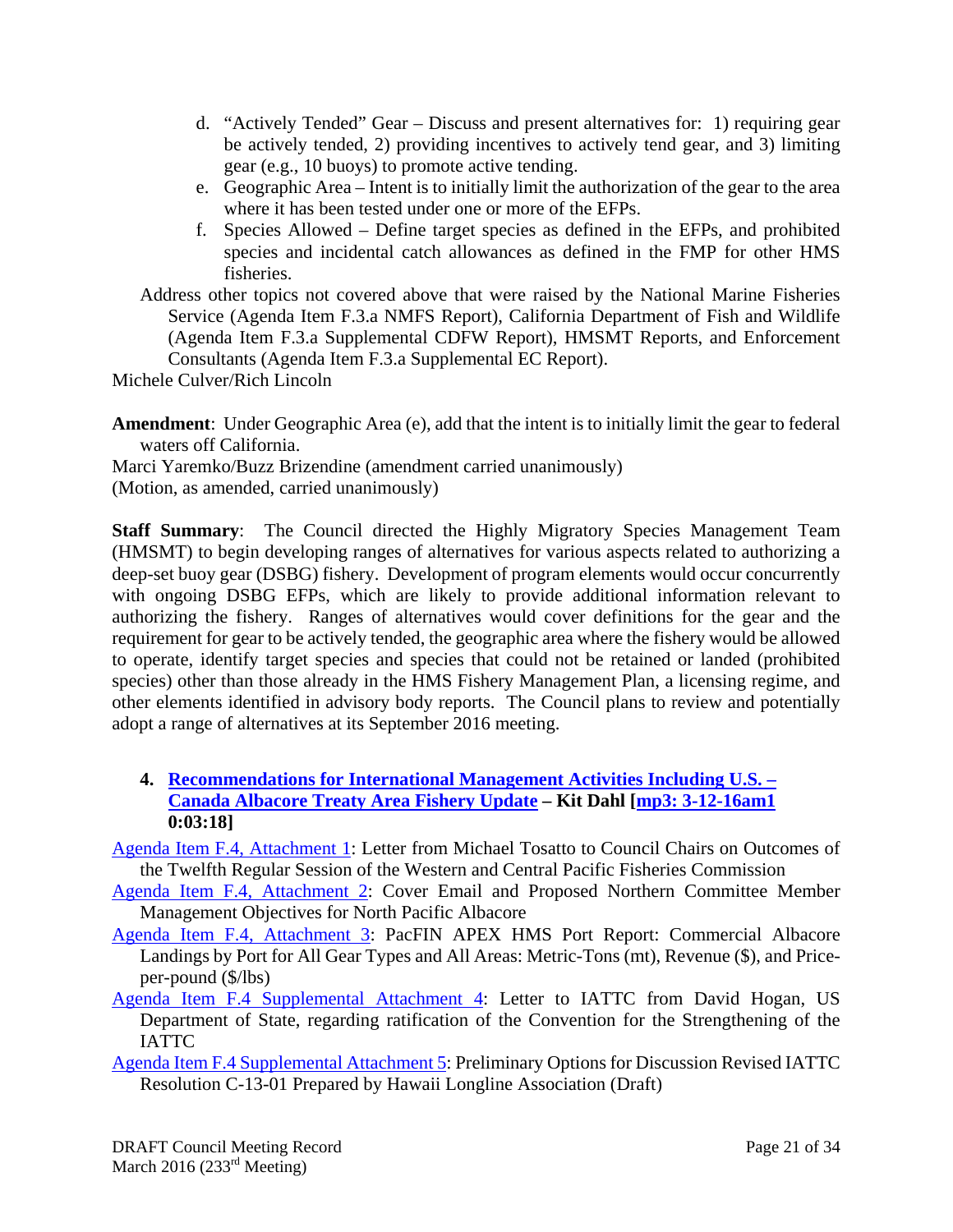- **Report on the WCPFC Meeting Dorothy Lowman [mp3: 3-12-16am1 0:12:16]**
- **Report of the National Marine Fisheries Service Heidi Taylor [mp3: 3-12- 16am1 0:17:49]**

Agenda Item F.4.b, Supplemental NMFS Report 1: Landings and Ex-vessel Revenue in the U.S. West Coast albacore surface hook-and-line fishery

Agenda Item F.4.b, Supplemental NMFS Report 2: Schedule of 2016 international meetings; update of international activities

### **Reports and Comments of Advisory Bodies and Management Entities [mp3: 3- 12-16am1 0:26:39]**

Patrick Higgins, Government of Canada; Agenda Item F.4.b, Supplemental Canadian Consulate Report: Statement to the PFMC, March 12, 2016 (*Patrick Higgins*) Agenda Item F.4.c, Supplemental HMSMT Report Agenda Item F.4.c, Supplemental HMSAS Report

# **Public Comment [mp3: 3-12-16am1 0:51:39]**

Agenda Item F.4.d, Supplemental Public Comment Nicole Ricci, American Albacore Fishing Association Doug Fricke Peter Flournoy, American Fisherman's Research Foundation John Hall, CPFA Svein Fougner, Consultant to Hawaii Longline Association

# **Council Action: Consider Reports on International Activities Including the 2015**  U.S. – Canada Albacore Fishery and Recommendations for the 90<sup>th</sup> Inter-**American Tropical Tuna Commission Meeting [mp3: 3-12-16am2 0:00:10]**

**Motion**: None

**Staff Summary**: The Council discussed three topic areas of international HMS management.

North Pacific Albacore Management Strategy Evaluation (MSE): The Council endorsed the HMSMT and HMS Advisory Subpanel proposal to schedule a webinar in advance of the May 24- 25 MSE workshop to provide guidance to Council representatives to the workshop.

U.S./Canada Albacore Treaty: The current fishing regime under the Treaty expires at the end of the 2016 fishing season. The Council thanked the State Department for its intent to convene a U.S. delegation meeting in the near future to review all current relevant data produced by both the Joint Data Working Group and independent NMFS analysis, and urged the State Department to convene a similar meeting in the Fall to review information collected on the 2016 fishing season, diplomatic notes exchanged during the current fishing regime, and any relevant information from international efforts. The Council scheduled consideration of possible recommendations on a future fishing regime (or lack thereof) at its November 2016 meeting.

90th Meeting of the Inter-American Tropical Tuna Commission: The Council did not make any specific recommendations for U.S. positions at the meeting, which overlaps the June Council meeting.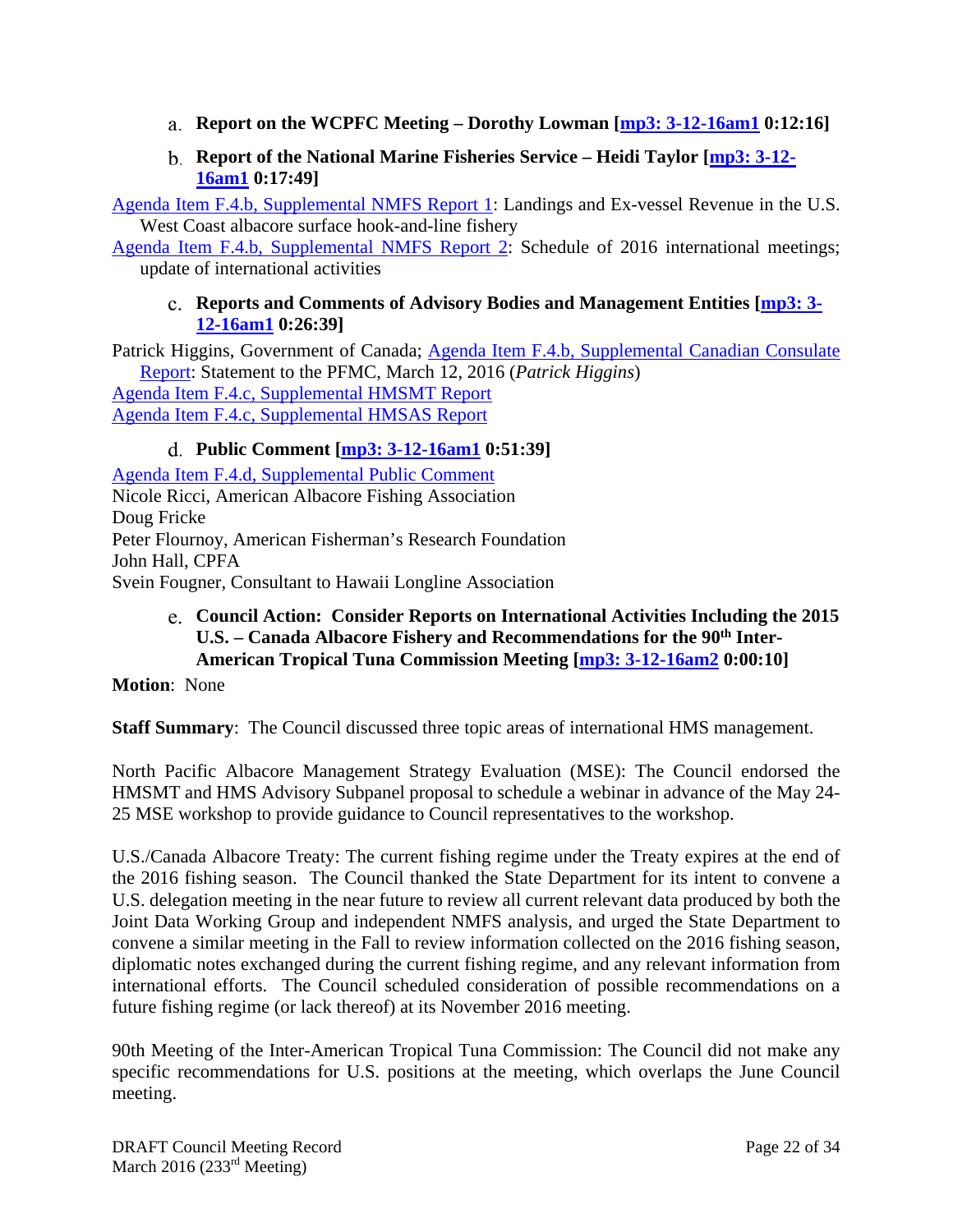### **Groundfish Management**

**1. National Marine Fisheries Service Report – Kelly Ames [mp3: 3-12-16am3 0:00:24]** 

### **Regulatory Activities – Frank Lockhart [mp3: 3-12-16am3 0:01:51]**

Agenda Item G.1.a, NMFS Report 1: Rulemaking Plan for 2016, Groundfish and Halibut Agenda Item G.1.a, NMFS Report 2: Groundfish and Halibut *Federal Register* Notices

#### **Fisheries Science Center Activities – Michelle McClure and John Stein [mp3: 3- 12-16am3 0:11:43]**

Agenda Item G.1.b, Supplemental NOAA Science Center PowerPoint: Groundfish Science Report (*McClure*)

**Reports and Comments of Advisory Bodies and Management Entities**  None

**Public Comment [mp3: 3-12-16am3 0:30:45]** 

Paul Clampitt, FVOA Michelle Longo Eder, did not testify

**Council Discussion [mp3: 3-12-16am3 0:33:15]** 

**Motion**: None

**Staff Summary**: None

**2. Exempted Fishing Permit (EFP) for California Mid-Water Commercial Jig Gear for 2017-2018 – Jim Seger [mp3: 3-12-16am3 0:33:36]** 

Agenda Item G.2, Attachment 1: Application for Exempted Fishing Permit for Yellowtail Rockfish Jig Fishing for the 2017-2018 Fishing Season

**Reports and Comments of Advisory Bodies and Management Entities [mp3: 3- 12-16am3 0:36:09]** 

Agenda Item G.2.a, Supplemental GMT Report Agenda Item G.2.a, Supplemental GAP Report

### **Public Comment [mp3: 3-12-16pm1 0:00:09]**

David Kirk & Butch Powers, Port San Luis Fisherman's Association Barbara Emley, Dan Platt, and Ray Nottnagel, SFCFA

#### **Council Action: Adopt Preliminary EFP for Public Review [mp3: 3-12-16pm1 0:30:17]**

**Motion**: Council forward the commercial jig EFP for public review with the following modifications:

30% observer coverage

Extend the southern boundary to pt. Conception

Add up to 3 vessels;

And adopt set asides as specified in 2015-16 and reduce ODFW research set aside to accommodate yelloweye.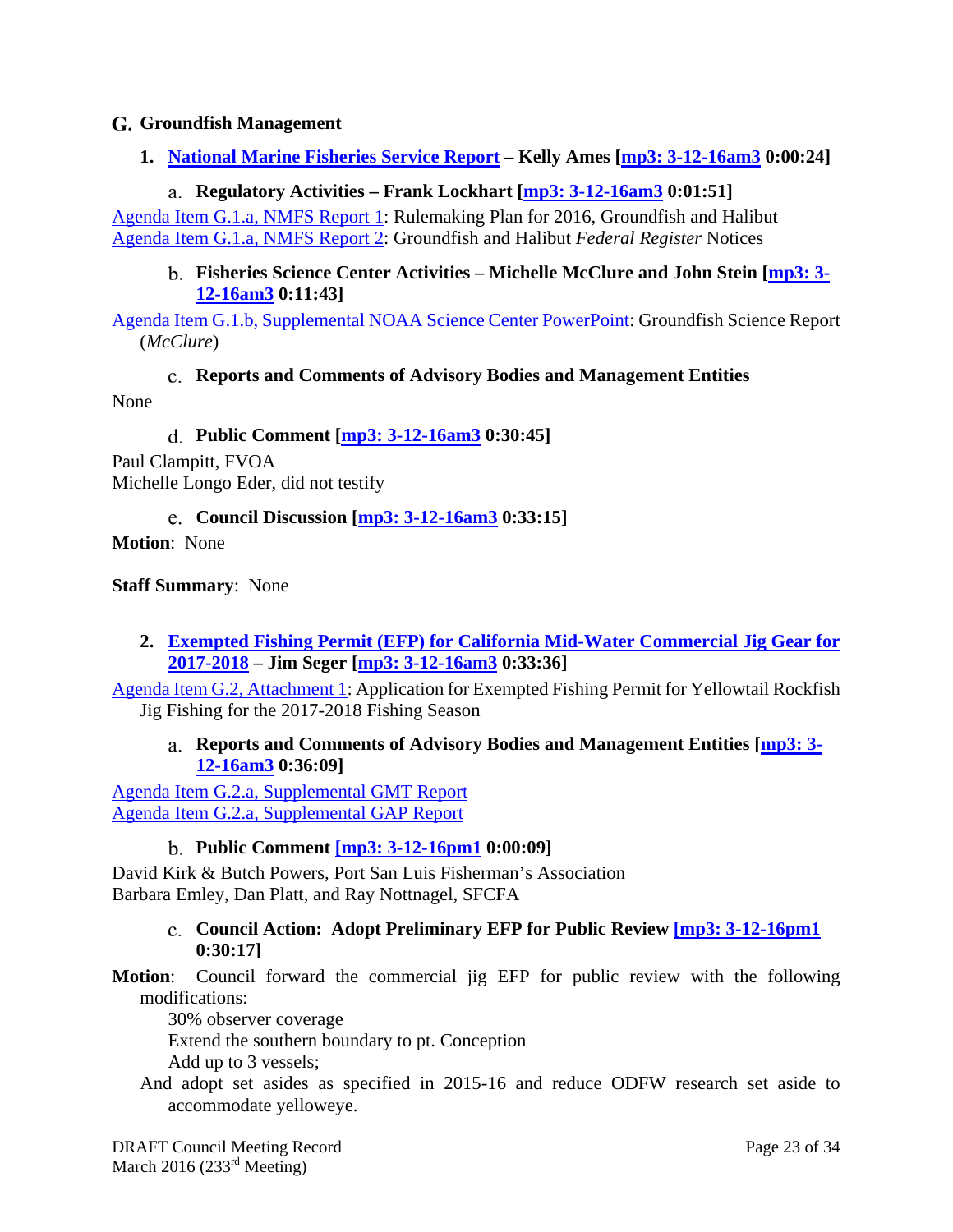#### Joanna Grebel/David Crabbe

**Amendment:** add the following language in front of 30% "monitoring options include." and after "100% observer coverage and 30% observer coverage augmented by EM." Frank Lockhart/Rich Lincoln (Amendment carried unanimously) Motion (as amended) carried unanimously

**Staff Summary**: The Council forwarded the 2017-2018 commercial jig fishing EFP application for public review and possible final adoption at its June 2016 meeting with the following modifications: (1) include monitoring options of (a) 30 percent observer coverage, (b) 100 percent observer coverage; and (c) 30 percent observer coverage augmented by Electronic Monitoring (specific monitoring option to be specified at the time of final Council action); (2) extend the southern boundary for the EFP to Point Conception: (3) add up to three additional vessels to the EFP. The Council adopted set-asides as specified in 2015-16 and reduced the Oregon Department of Fish and Wildlife research set aside for yelloweye by the amount needed for this EFP (0.03 mt).

### **3. Biennial Harvest Specifications and Management Measures for 2017-2018 Groundfish Fisheries – John DeVore & Kelly Ames [mp3: 3-12-16pm2 0:04:45]**

Agenda Item G.3, Supplemental Agenda Item Overview PowerPoint: 2017-2018 Harvest Specifications and Management Measures (Ames, et al)

### **Reports and Comments of Advisory Bodies and Management Entities [mp3: 3- 12-16pm3 0:04:45]**

Agenda Item G.3.a, Supplemental NMFS Report: Results of NEPA scoping and schedule for regulation deeming and FMP transmittal

Agenda Item G.3.a, REVISED Supplemental ODFW Report Agenda Item G.3.a, Supplemental GAP Report

### **Public Comment [mp3: 3-12-16pm3 0:17:02]**

Agenda Item G.3.b, Public Comment Agenda Item G.3.b, Supplemental Public Comment 2 Bob Alverson, FVOA- Seattle Louie Zimm, San Diego Yacht Club Anglers Wayne Kotow, CCA – California Daniel Platt, STMA Heather Mann, Midwater Trawlers Cooperative Brad Pettinger, Oregon Trawl Commission

### **Council Discussion [mp3: 3-12-16pm3 0:37:16]**

**Motion**: None

**Staff Summary**: None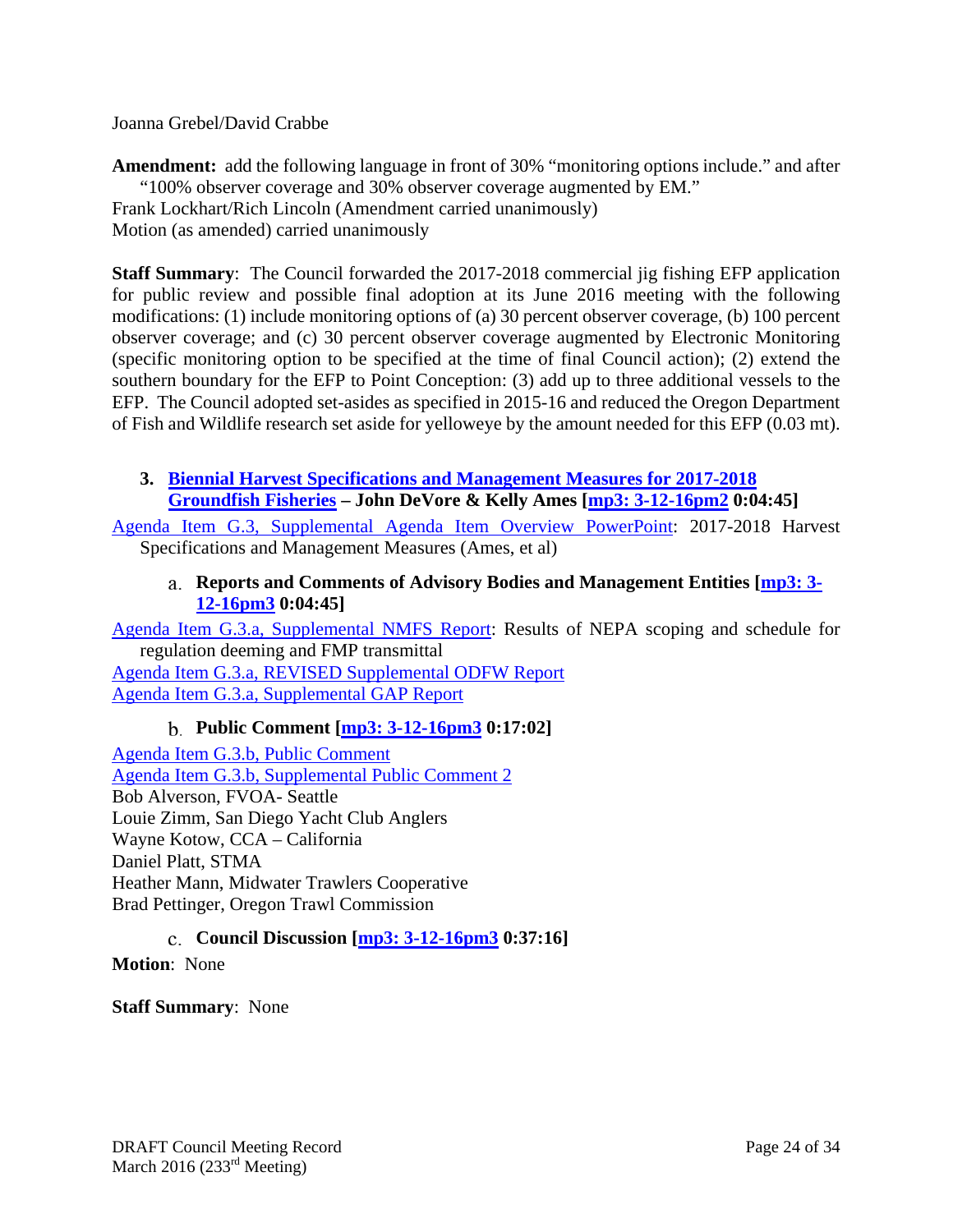- **4. Consideration of Inseason Adjustments, Including Carryover Kelly Ames [mp3: 3- 13-16am2 0:09:12]** 
	- **Reports and Comments of Advisory Bodies and Management Entities [mp3: 3- 13-16am2 0:12:34]**

Agenda Item G.4.a, Supplemental CDFW Report Agenda Item G.4.a, Supplemental GMT Report 1: GMT report on routine adjustments Agenda Item G.4.a, Supplemental GMT Report 2: GMT report on surplus carryover Agenda Item G.4.a, Supplemental GAP Report

# **Public Comment**

None

- **Council Action: Adopt Recommendations for Adjustments Including Carryover to 2016 Groundfish Fisheries, as Necessary [mp3: 3-13-16am2 0:35:52]**
- **Motion**: Council adopt the recommendations in Supplemental GAP Report, and GMT Reports 1 and 2 on the Limited Entry North of 36 DTL fishery trip limit and on the decision to issue surplus carryover.

Corey Niles/Rich Lincoln (Motion carried unanimously)

**Staff Summary**: The Council adopted landing limits for the limited entry sablefish daily trip limit fishery north of 36° N. latitude of 1,125 pounds per week and 3,375 pounds per bimonthly period. This change would be more efficient for vessels, as three full weekly limits would equate to one bimonthly trip limit (i.e.  $1,125$  lbs x 3 weeks = 3,375 lbs), and would help ensure that the fishery, which saw increased effort last year, remains within its landing target.

The Council recommended that NMFS issue surplus carryover for all non-whiting individual fishing quota species where the annual catch limit (ACL) is less than the acceptable biological catch (ABC), including sablefish north of 36° N. latitude and canary rockfish. Surplus carryover for petrale sole is not eligible under the current NMFS policy given that the ACL is equal to the ABC. The Council recommended NMFS issue eligible carryover pounds up to the point where the ACL plus surplus carryover equals the ABC.

# **5. Oregon Mid-Water Sport Fishery Regulations Final Action – Kelly Ames [mp3: 3- 13-16am2 0:58:38]**

Agenda Item G.5, Attachment 1: Authorization of an Oregon Recreational Groundfish Fishery for Mid-water Species, Draft Environmental Assessment

### **Reports and Comments of Advisory Bodies and Management Entities [mp3: 3- 13-16am2 1:01:19]**

Agenda Item G.5.a, Supplemental ODFW PowerPoint: Authorization of an Oregon Recreational Fishery for Midwater Groundfish Species (*Mirick*)

Agenda Item G.5.a, Supplemental GAP Report Agenda Item G.5.a, Supplemental GMT Report Agenda Item G.5.a, Supplemental EC Report

**Public Comment [mp3: 3-13-16am2 2:12:28]**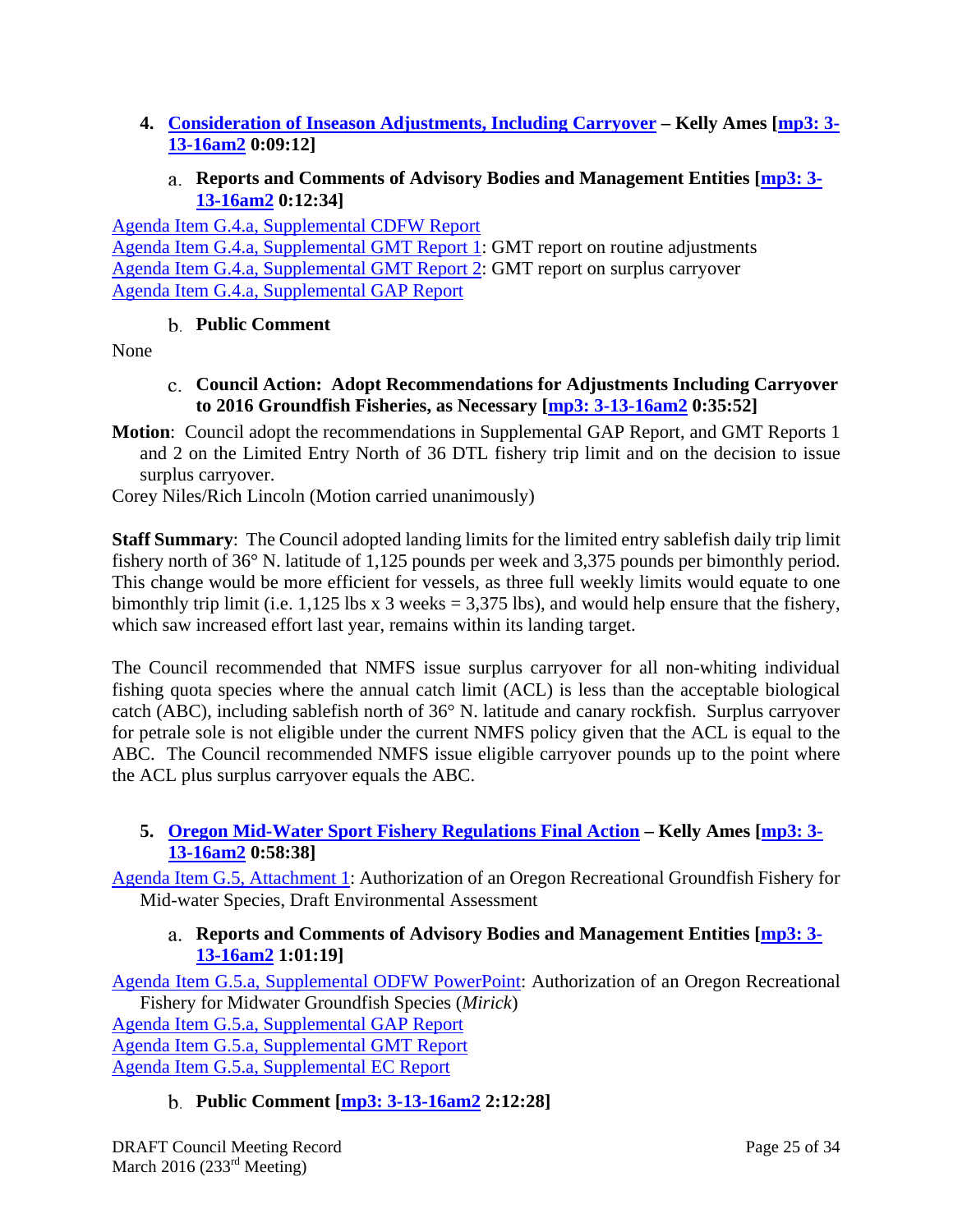#### Agenda Item G.5.b, Supplemental Public Comment

John Holloway, RFA – Oregon

- **Council Action: Adopt Final Regulations for Mid-Water Sport Fishery in Oregon [mp3: 3-13-16am2 2:15:07]**
- **Motion**: Council adopt a final Purpose and Need Statement and select Alternative 1 for the final preferred alternative, as specified in the Draft Environmental Assessment (Agenda Item G.5, Attachment 1).
- Caren Braby/Jeff Feldner (Motion carried unanimously)
- **Motion**: Council requested that gear type as it goes in regulation, that it be known as the "Holloway Gear."

Dan Wolford/Caren Braby (Motion carried unanimously)

**Staff Summary**: The Council adopted Alternative 1, where midwater long-leader recreational groundfish fishing would be authorized seaward of a line approximating the 40 fm depth curve exclusively off the coast of Oregon from April-September to target abundant and healthy midwater species while avoiding or minimizing interactions with overfished rockfish species. The adopted gear configuration includes no more than one line with three hooks, a minimum of 30 feet between the sinker and the lowest hook, and a non-compressible float required above the hooks. Small plastic worms and flies are allowed along with weighted hooks; bait and large lures would be prohibited. Further, lingcod retention is prohibited. All other existing state and Federal groundfish regulations, such as bag limits, rockfish conservation areas, etc., would remain in effect. This alternative would be monitored with the existing Oregon Recreational Boat Survey program. At the April Council meeting, NMFS will provide an update on the timeline for implementation.

**6. Salmon Endangered Species Act (ESA) Consultation Update – Kit Dahl [mp3: 3-13- 16pm2 0:00:19]** 

Agenda Item G.6, Attachment 1: Excerpt from September 2015 Council Meeting Record for Agenda Item

**Reports and Comments of Advisory Bodies and Management Entities [mp3: 3- 13-16pm2 0:03:11]** 

Agenda Item G.6.a, Supplemental NMFS PowerPoint: Susan Bishop Agenda Item G.6.a, Supplemental SAS Report

#### **Public Comment**

None

#### **Council Action: Provide Guidance on Options for the Proposed Action for the ESA Salmon Bycatch Consultation on the Groundfish Fishery [mp3: 3-13- 16pm2 0:16:41]**

**Motion**: Council moved to strike the bullet from Scenario 1 "analyze an alternative assuming that the whiting fishery's at-sea processing geographic footprint is expanded S of 42° and that 10% of the at-sea catch, using the most recent 5-year average, is harvested S. of 42°.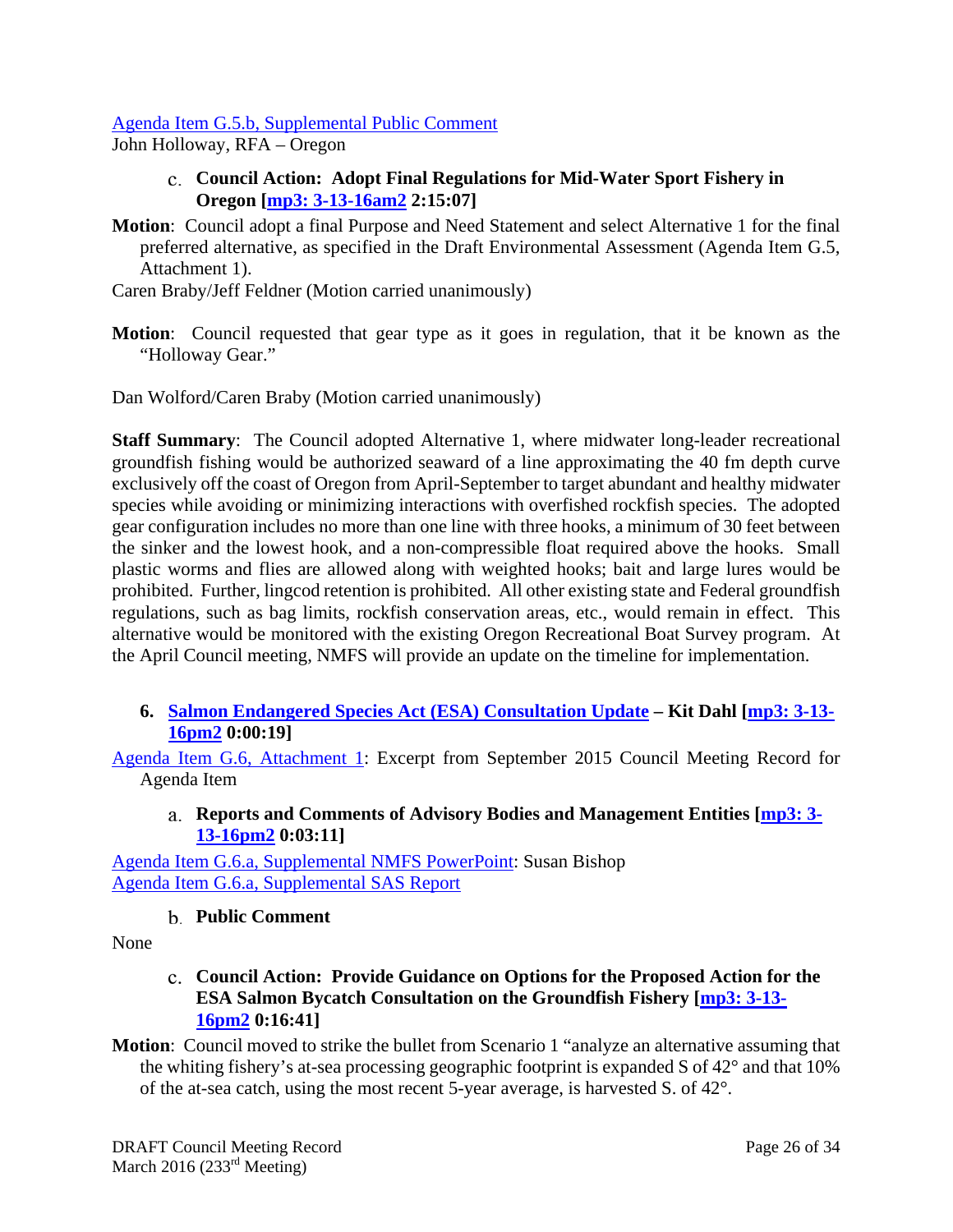Joanna Grebel/ (motion failed due to lack of second).

**Staff Summary**: The Council clarified and reaffirmed the specifications of its September 2016 motion describing the range of alternatives to be evaluated, tasked the staff with assuring comprehensive recommendations from the Salmon Advisory Subpanel and the Groundfish Advisory Subpanel for Council consideration at the September 2016 Council meeting, and reaffirmed the schedule calling for adoption of a preliminary preferred alternative at the September 2016 Council meeting and a final preferred alternative at the November 2016 Council meeting.

# **7. Electronic Monitoring Exempted Fishing Permits Update and Revisions – Brett Wiedoff [mp3: 3-14-16am1 0:03:42]**

**NMFS Report – Melissa Hooper [mp3: 3-14-16am1 0:05:48]** 

Agenda Item G.7.a, NMFS Report Agenda Item G.7.a, Supplemental PowerPoint: Electronic Monitoring EFP Update (Hooper)

# **Reports and Comments of Advisory Bodies and Management Entities [mp3: 3- 14-16am1 0:39:32]**

Agenda Item G.7.b, Supplemental GMT Report Agenda Item G.7.b, Supplemental GAP Report

**Public Comment [mp3: 3-14-16am1 0:45:28]** 

Michele Longo Eder

**Council Action: Recommend Extensions for Exempted Fishing Permits Related to Electronic Monitoring in Groundfish Catch Share Fisheries [mp3: 3-14- 16am1 0:50:59]** 

**Motion**: Council extend the Electronic Monitoring Exempted Fishing Permits for groundfish catch share fisheries through 2018.

David Crabbe/Marci Yaremko (motion carried unanimously).

**Staff Summary**: The Council recommended that NMFS extend the expiration date of all electronic monitoring EFPs for the bottom trawl, non-whiting mid-water trawl, whiting mid-water trawl, and fixed gear catch share fisheries through 2018. However, the Council clarified their intent that the EFPs cease when fleetwide regulations are implemented; fleet-wide regulations for whiting midwater trawl fisheries and fixed gear fisheries are expected January 1, 2017, but fleetwide regulations for bottom trawl and non-whiting mid-water trawl fisheries are not expected to be implemented January 1, 2017 under current scheduling. Based on the lack of fishery information for the bottom trawl and non-whiting mid-water trawl fisheries, the Council expects that EFP for these fisheries will be needed through December 31, 2018.

The Council is scheduled to verify their final preferred alternative for the fixed gear fishery, and deem the electronic monitoring regulations for fixed gear and the whiting mid-water trawl fisheries at its April 2016 meeting in Vancouver, WA.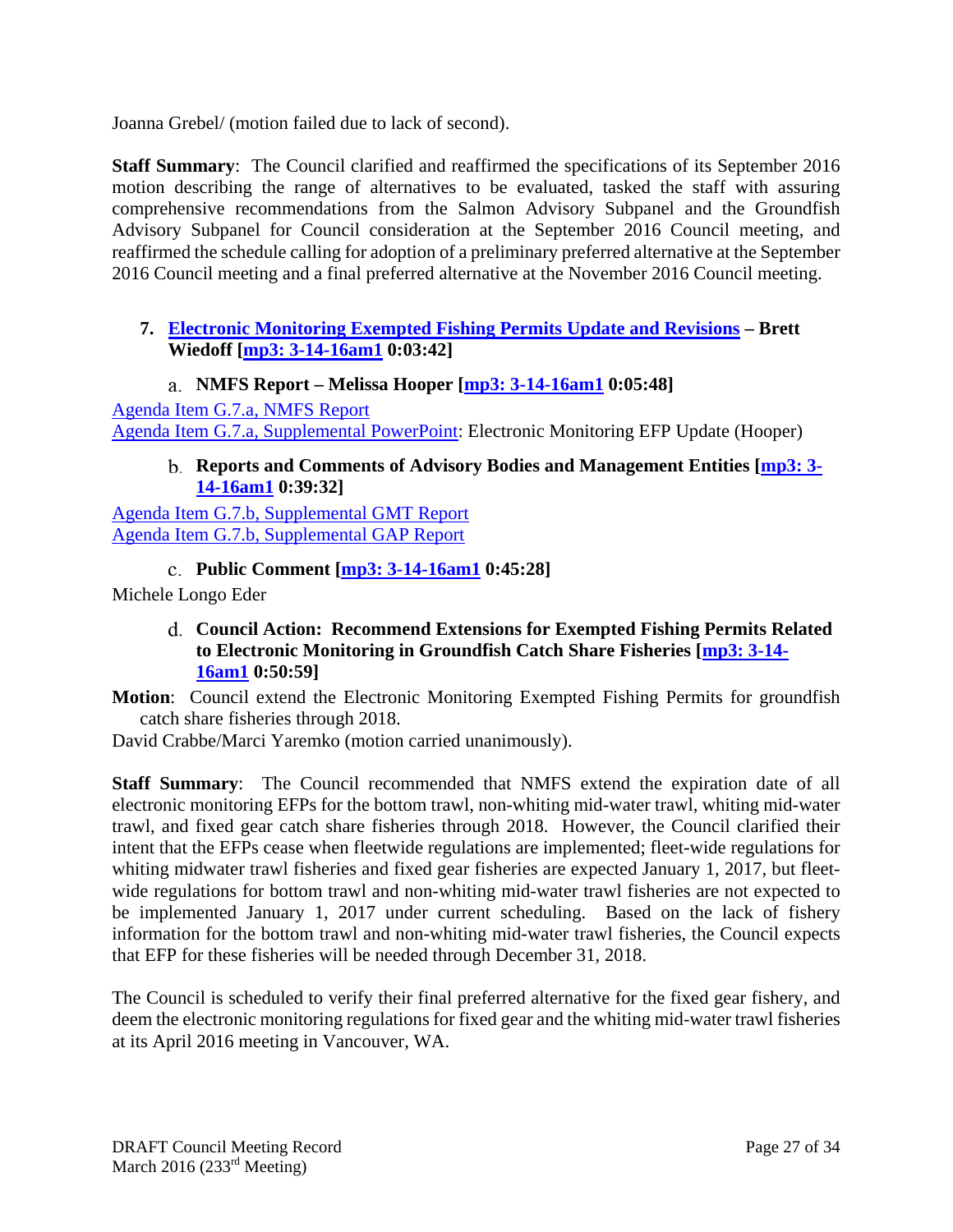### **8. Changes to Trawl Catch Share Program Gear Regulations – Final Action – Jim Seger [mp3: 3-14-16am2 0:00:07]**

Agenda Item G.8, Attachment 1: Gear Changes for the Pacific Coast Groundfish Fishery's Trawl Catch Share Program, Preliminary Draft EIS (*Full Version Electronic Only*)

Agenda Item G.8, Attachment 2: Regulations Related To Trawl Gear Configuration, Gears Allowed On Board, and Area of Use

Agenda Item G.8, Supplemental Attachment 3: *Federal Register* notice dated March 3, 2016, notice of intent to prepare an EIS to analyze the impacts on the human environment of gear changes in the Pacific Coast Groundfish Fishery's Trawl Catch Share Program; request for comments

Agenda Item G.8, Supplemental Attachment 4: FPA Decision Template for Changes to the Trawl Catch Share Program Gear Regulations

### **Reports and Comments of Advisory Bodies and Management Entities [mp3: 3- 14-16am2 0:03:38]**

Agenda Item G.8.a, NMFS Report: Groundfish Gear Changes—Issues for Consideration, Trawl Gear Configuration and Use

Agenda Item G.8.a, Supplemental NMFS PowerPoint 1: Preliminary Draft EIS (Goen) Agenda Item G.8.a, Supplemental NMFS PowerPoint 2: Issues for Consideration (Goen) Agenda Item G.8.a, Supplemental SSC Report Agenda Item G.8.a, Supplemental GMT Report Agenda Item G.8.a, Supplemental GAP Report Agenda Item G.8.a, Supplemental EC Report

### **Public Comment [mp3: 3-14-16pm1 0:00:14]**

Lori Steele, West Coast Seafood Processors Association Jeff Lackey Paul Kujala & Brad Pettinger Peter Leipzig Steve Bodnar, Coos Bay Trawlers Association

#### **Council Action: Adopt Final Preferred Alternatives for Gear Change Regulations Applying to Vessels in the Trawl Catch Share Program, as Appropriate, and Provide Additional Guidance as Necessary [mp3: 3-14-16pm1 0:49:27]**

**Motion**: Council approve the GAP recommendations (Agenda Item F.8.a. Supplemental GAP Report) as our final preferred alternative.

Herb Pollard/Pete Hassemer

**Amendment 1**: Remove issue G from the final preferred alternative and schedule consideration at a future Council meeting.

Frank Lockhart/Phil Anderson (amendment carried unanimously).

**Amendment 2:** Under Alterative F.3 we select sorting suboption A, in lace of what is currently in the motion as suboption B.

Phil Anderson/Frank Lockhart (amendment carried unanimously). (Motion, as amended, carried unanimously).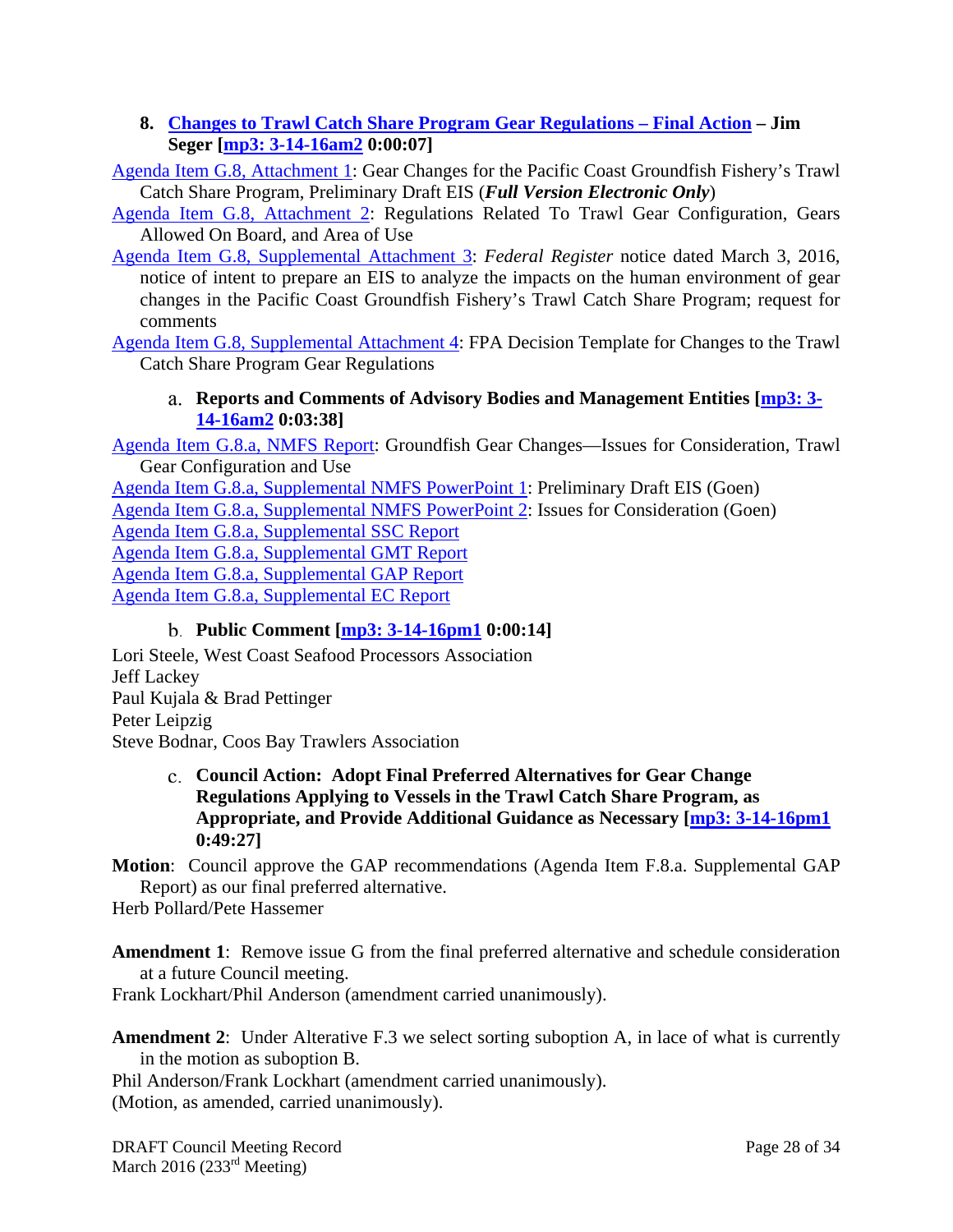**Staff Summary**: The Council selected the final preferred alternatives recommended in the GAP report (Agenda Item G.8.a, Supplemental GAP Report) except with respect to the use of multiple gears on a trip (Issue F) and fishing in multiple individual fishing quota management areas (Issue G). For Issue F, the Council adopted the Groundfish Advisory Subpanel recommendation to allow vessels to carry and use multiple types of trawl gear on the same trip but recommended that the vessels be required to separate catch by gear type and that landings be recorded on separate electronic fish tickets by gear type (Sorting Suboption A). For Issue G, the Council did not select a final preferred alternative, but scheduled the issue for final consideration at the June 2016 meeting.

# **Pacific Halibut Management**

**1. Report on the International Pacific Halibut Commission (IPHC) Meeting – Kelly Ames [mp3: 3-13-16am1 0:02:47]** 

Agenda Item H.1, Attachment 1: 2016 Area 2A Pacific Halibut Allocations

**IPHC Report – Bruce Leaman [mp3: 3-13-16am1 0:04:50]** 

Agenda Item H.1.a, IPHC Report: IPHC News Release

Agenda Item H.1.a, Supplemental IPHC PowerPoint: Summary of the 2016 IPHC Annual Meeting (Leaman)

**Council IPHC Representative Report – Phil Anderson [mp3: 3-13-16am1 0:29:14]** 

Agenda Item H.1.b, IPHC Representative Report: Report on the 2016 International Pacific Halibut Commission Annual Meeting

**Reports and Comments of Advisory Bodies and Management Entities [mp3: 3- 13-16am1 0:35:44]** 

Agenda Item H.1.c, Supplemental NMFS Report: Report on the 2014 Pacific Halibut Fisheries in Area 2A (2/24/2016)

Agenda Item H.1.c, Supplemental GAP Report

#### **Public Comment**

None

**Council Discussion [mp3: 3-13-16am1 0:39:00]** 

**Motion**: None

### **Staff Summary**: None

**2. Incidental Catch Recommendation Options for the Salmon Troll and Final Recommendations for the Fixed Gear Sablefish Fisheries – Kelly Ames [mp3: 3-13- 16am1 0:59:19]** 

Agenda Item H.2, Attachment 1: Summary of Pacific Halibut Incidental Catch Management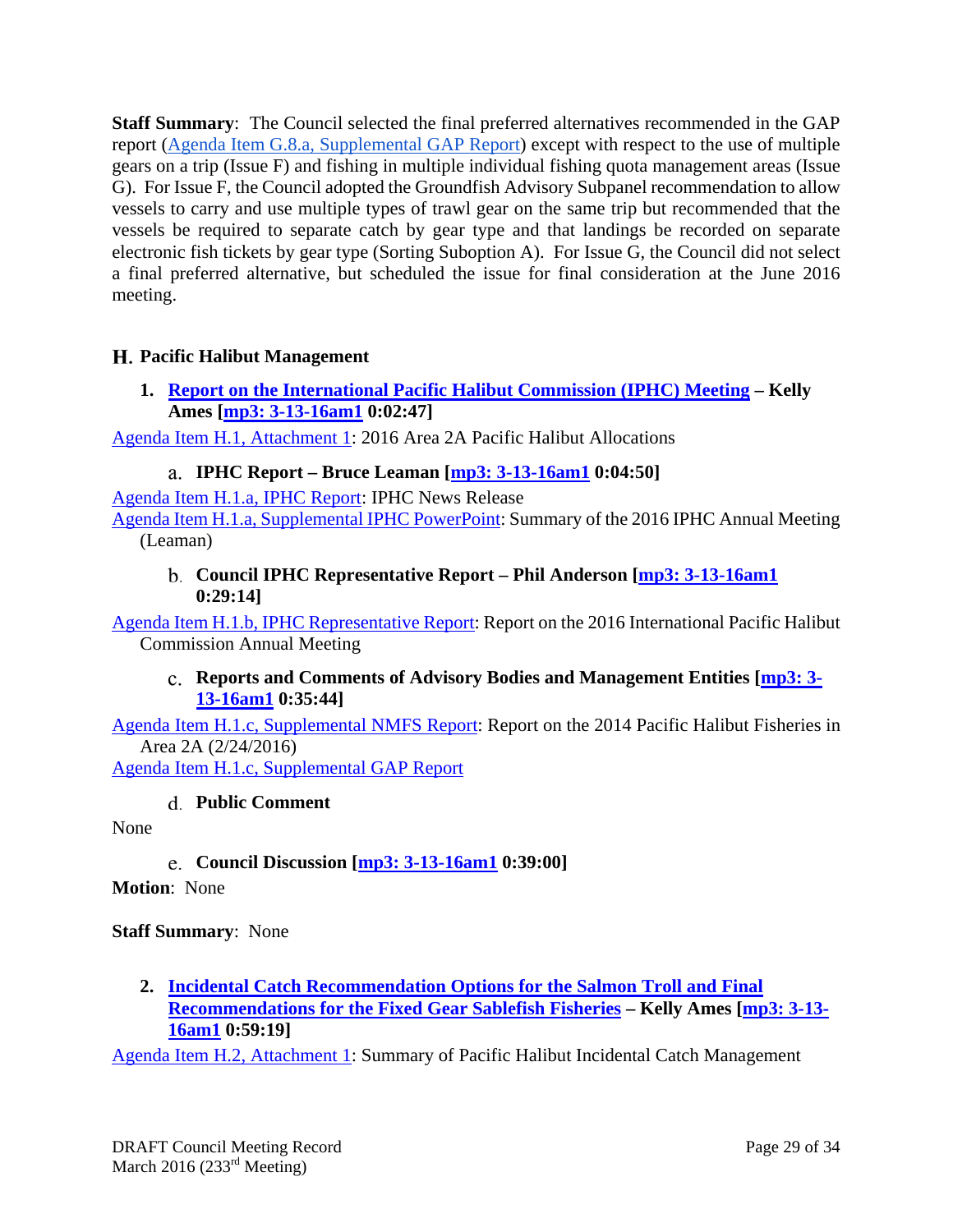#### **Reports and Comments of Advisory Bodies and Management Entities [mp3: 3- 13-16am1 1:05:47]**

Agenda Item H.2.a, Supplemental SAS Report Agenda Item H.2.a, Supplemental GAP Report

### **Public Comment**

None

- **Council Action: Make Recommendations for Inseason Changes to April 2016 Retention Limits in the Salmon Troll Fishery, as Necessary; Adopt Public Review Options for 2016 and April 2017 Salmon Troll Fishery; Adopt Final Retention Limits for 2016 Fixed Gear Sablefish Fishery [mp3: 3-13-16am1 1:10:30]**
- **Motion**: Council adopt for public review, the range of Pacific halibut restrictions for the salmon troll fishery from May 1, 2016 to December 31, 2016 and April 1-30, 2017 as shown in Agenda Item H.2.a, Supplemental SAS Report (March 2016).

Phil Anderson/Corey Niles (Motion carried unanimously)

**Motion**: Council set for the fixed gear tier fishery north of Point Chehalis, the halibut catch limit for the 2016 fishery at two fish plus 110 pounds of halibut per 1,000 pounds of sablefish onboard.

Phil Anderson/Corey Niles (Motion carried unanimously)

**Staff Summary**: The Council recommended that the current incidental Pacific halibut catch regulations for the non-Indian salmon troll fishery remain unchanged for the period April 1-30, 2016. The current limit is no more than one halibut per four Chinook, except one halibut may be possessed or landed without meeting the ratio requirement and no more than 12 halibut may be landed per trip. The Council also adopted the following options for public review.

Alternative 1 (Status Quo): May 1, 2016 through December 31, 2016 and April 1-30, 2017, license-holders may land no more than one Pacific halibut per each four Chinook, except one Pacific halibut may be landed without meeting the ratio requirement, and no more than 12 halibut landed per trip.

Alternative 2: May 1, 2016 through December 31, 2016 and April 1-30, 2017, licenseholders may land no more than one Pacific halibut per each three Chinook, except one Pacific halibut may be landed without meeting the ratio requirement, and no more than 15 halibut landed per trip.

Alternative 3: May 1, 2016 through December 31, 2016 and April 1-30, 2017, licenseholders may land no more than one Pacific halibut per each three Chinook, except one Pacific halibut may be landed without meeting the ratio requirement, and no more than 20 halibut landed per trip.

Final Council action is scheduled on the aforementioned limits at the April Council meeting.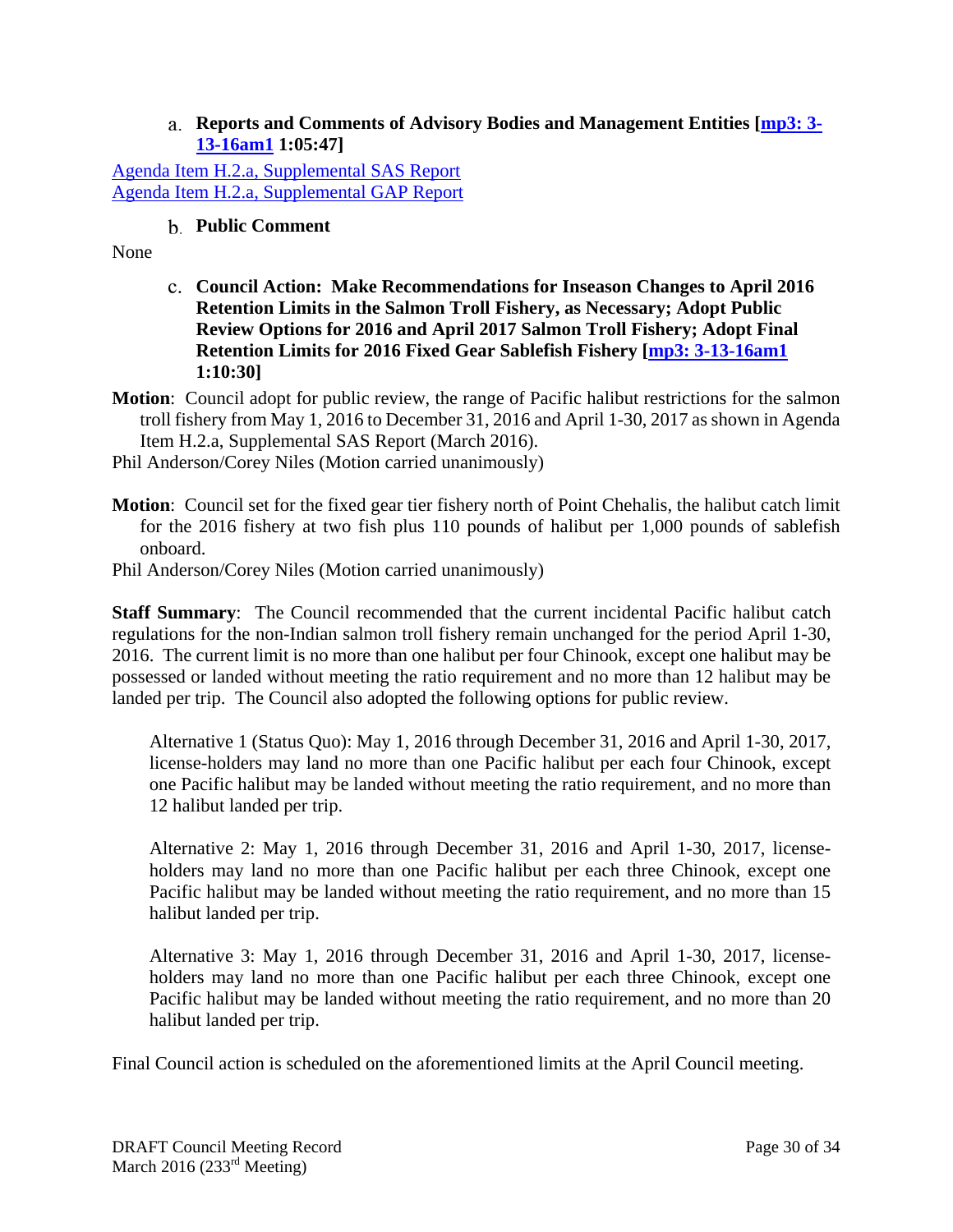The Council also recommended the fixed gear tier fishery north of Point Chehalis be set at two fish plus 110 pounds of halibut per 1,000 pounds dressed weight of sablefish.

# **3. Halibut Incidental Groundfish Regulations Final Action– Kelly Ames [mp3: 3-13- 16am2 0:00:03]**

### **Reports and Comments of Advisory Bodies and Management Entities [mp3: 3- 13-16am2 0:02:31]**

Agenda Item H.3.a, NMFS Report 1: National Marine Fisheries Service (NMFS) Report on Halibut Incidental Groundfish Regulations

Agenda Item H.3.a, Supplemental GAP Report Agenda Item H.3.a, Supplemental EC Report

### **Public Comment**

None

### **Council Action: Adopt Final Regulations for Sablefish Fishery Incidental Landing Regulations [mp3: 3-13-16am2 0:4:36]**

**Motion**: Council adopt Alternative 2 as specified in Agenda Item H.3.a, NMFS Report 1, March 2016 as the Final Preferred Alternative that would modify groundfish regulations to allow for automatic action in the limited entry fixed gear sablefish fishery to close halibut retention upon attainment of the incidental halibut allocation.

Phil Anderson/Corey Niles (Motion carried unanimously)

**Staff Summary**: The Council recommended that NMFS have the automatic action authority to close retention of Pacific halibut in the limited entry fixed gear sablefish primary fishery upon posting of notice by the International Pacific Halibut Commission on its website that the Pacific halibut quota for this fishery has been reached and further retention is prohibited. Closures will also be announced on the NMFS halibut hotline.

### **Administrative Matters**

- **1. Approval of Council Meeting Record Dorothy Lowman [mp3: 3-14-16pm2 0:00:06]** 
	- **Council Member Review and Comments**

None

**Council Action: Approve Previous Council Meeting Record [mp3: 3-14-16pm2 0:00:48]** 

Agenda Item I.1, Attachment 1: Draft Council Meeting Record: 232nd Session of the Pacific Fishery Management Council (November 14-19, 2015)

**Motion**: Council to approve the draft November 2015 Council Meeting Record as shown in Agenda Item I.1, Attachment 1.

Herb Pollard/Pete Hassemer (Motion carried unanimously)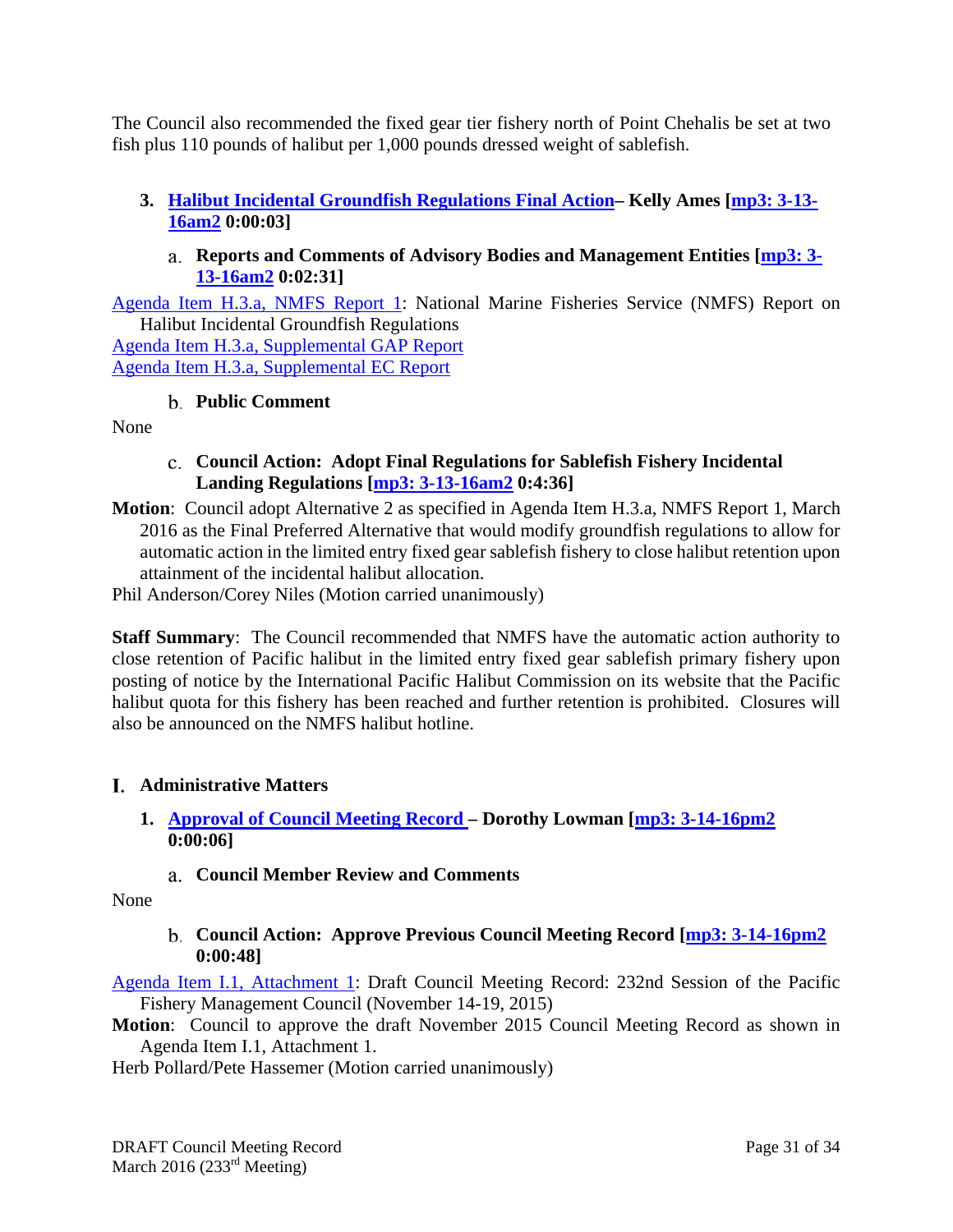#### **Staff Summary**: None

### **2. Membership Appointments and Council Operating Procedure – Chuck Tracy [mp3: 3-14-16pm2 0:01:19]**

Agenda Item I.2, Supplemental Attachment 1: Pacific Fishery Management Council Executive Director Vacancy; Schedule and Process for Recruitment and Hiring Decision-Making Agenda Item I.2, Supplemental Attachment 2: Executive Director Recruitment Announcement Agenda Item I.2, Supplemental Attachment 3: Executive Director Position Description, CY 2016

### **Reports and Comments of Advisory Bodies and Management Entities**  None

**Public Comment** 

Agenda Item I.2.b, Supplemental Public Comment

- **Council Action: Consider Appointments to Council Committees and Advisory Bodies; Adopt Changes to Council Operating Procedures [mp3: 3-14-16pm2 0:05:30]**
- **Motion:** Council appoint Mr. Patrick Mirick to the Oregon Fish and Wildlife seat on the Groundfish Management Team.

Caren Braby/Jeff Feldner (Motion carried unanimously)

**Motion:** Council appoint Ms. Karen Palmigiano to the West Coast Region seat on the Groundfish Management Team.

Bob Turner/Herb Pollard (Motion carried unanimously)

**Motion:** Council appoint Dr. Kym Jacobson to the Northwest Fisheries Science Center seat on the Coastal Pelagic Species Management Team.

Bob Turner/Herb Pollard (Motion carried unanimously)

**Motion:** Council appoint Ms. Randi Thurston to the Washington Fish and Wildlife seat on the Habitat Committee.

Corey Niles/Rich Lincoln (Motion carried unanimously)

**Motion:** Council appoint Mr. Lance Hebdon to the Idaho Fish and Game seat on the Habitat Committee.

Pete Hassemer/Herb Pollard (Motion carried unanimously)

**Motion:** Council appoint Dr. Don Maruska to the vacant California Seat on the Ecosystem Advisory Subpanel.

Joanna Grebel/Dan Wolford (Motion carried unanimously)

**Staff Summary**: The Council made the following appointments to advisory bodies: Ecosystem Advisory Subpanel

California seat - Dr. Don Maruska Groundfish Management Team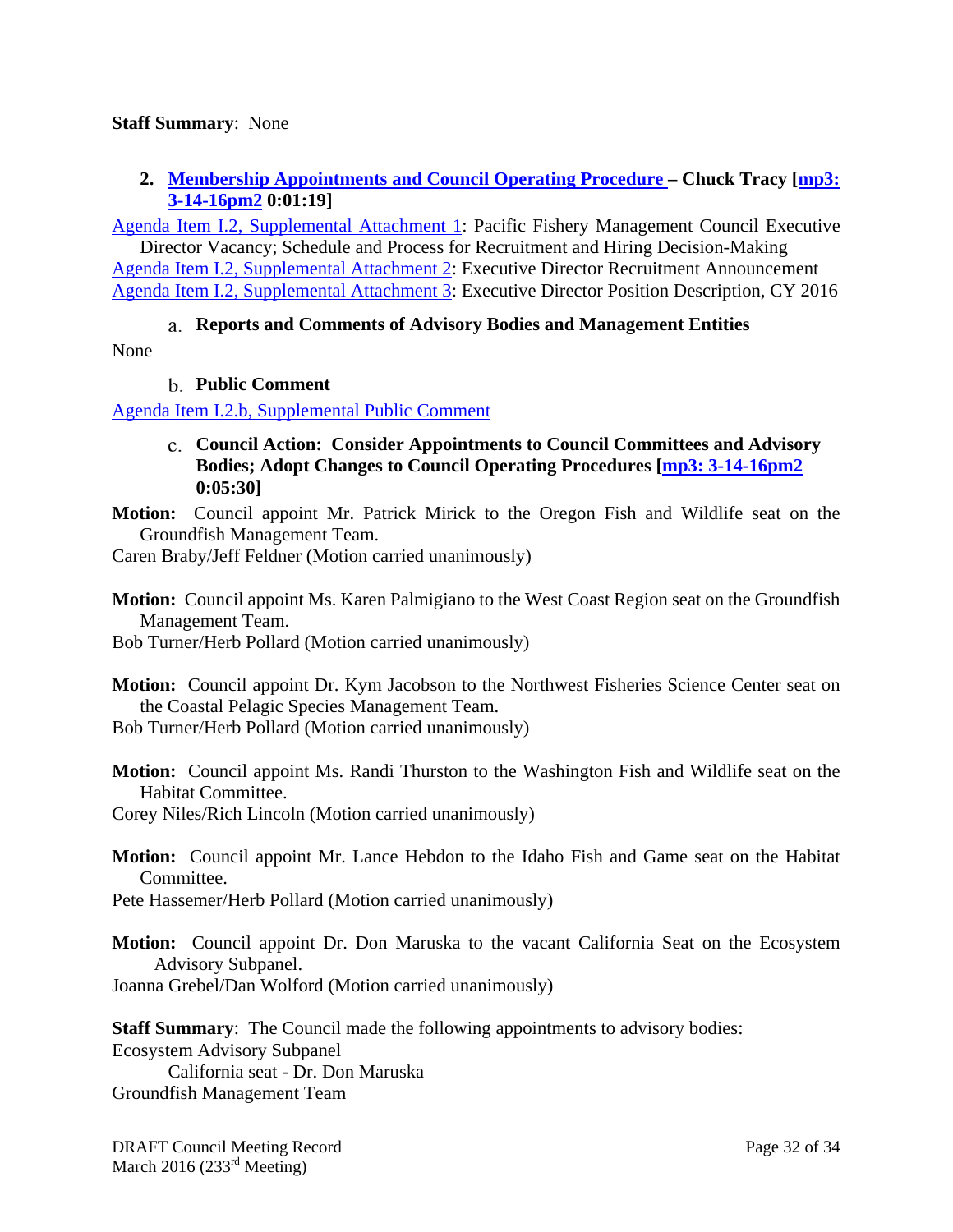West Coast Region seat - Ms. Karen Palmigiano

Oregon Department of Fish and Wildlife seat - Mr. Patrick Mirick

Coastal Pelagic Species Management Team

Northwest Fisheries Science Center seat - Dr. Kym Jacobson

### Habitat Committee

Idaho Fish and Game seat - Mr. Lance Hebdon

Washington Department of Fish and Wildlife seat - Ms. Randi Thurston

# **3. Future Council Meeting Agenda and Workload Planning – Don McIsaac [mp3: 3- 14-16pm2 0:15:53]**

Agenda Item I.3, Attachment 1: Pacific Council Workload Planning: Preliminary Year-at-a-Glance Summary

Agenda Item I.3, Attachment 2: Draft Proposed Council Meeting Agenda, April 8-14, 2016 in Vancouver, Washington

Agenda Item I.3, Attachment 3: Groundfish Workload Priorities

Agenda Item I.3, Supplemental Attachment 4: Pacific Council Workload Planning: Preliminary Year-at-a-Glance Summary (*dated March 14, 2016*)

Agenda Item I.3, Supplemental Attachment 5: Draft Proposed Council Meeting Agenda, April 8- 14, 2016 in Vancouver, Washington (*dated March 14, 2016*)

#### **Reports and Comments of Advisory Bodies and Management Entities [mp3: 3- 14-16pm2 0:23:34]**

Agenda Item I.3.a, NMFS Report 1: NMFS' West Coast Region Recreational Fisheries Implementation Plan for 2016-2018

Agenda Item I.3.a, Supplemental HMSAS Report

Agenda Item I.3.a, Supplemental HMSMT Report

Agenda Item I.3.a, Supplemental GMT Report 1: Future Council Meetings and Workload

Agenda Item I.3.a, Supplemental GMT Report 2; Response to the Midwater Trawlers Cooperative Open Comment Letter Regarding the Disaster Tow of the F/V Seeker

Agenda Item I.3.a, Supplemental GAP Report

### **Public Comment [mp3: 3-14-16pm2 0:53:15]**

Agenda Item I.3.b, Public Comment Agenda Item I.3.b, Supplemental Public Comment 2 Steve Marx, PEW Charitable Trusts

#### **Council Action: Discussion and Guidance on Future Meeting Agenda and Workload Planning [mp3: 3-14-16pm2 0:58:02]**

### **Motion**: None

**Staff Summary**: The next meeting of the Pacific Fishery Management Council is scheduled for April 8-14, 2016 in Vancouver, Washington. See the detailed proposed **April 2016 agenda and** meeting notice for further details.